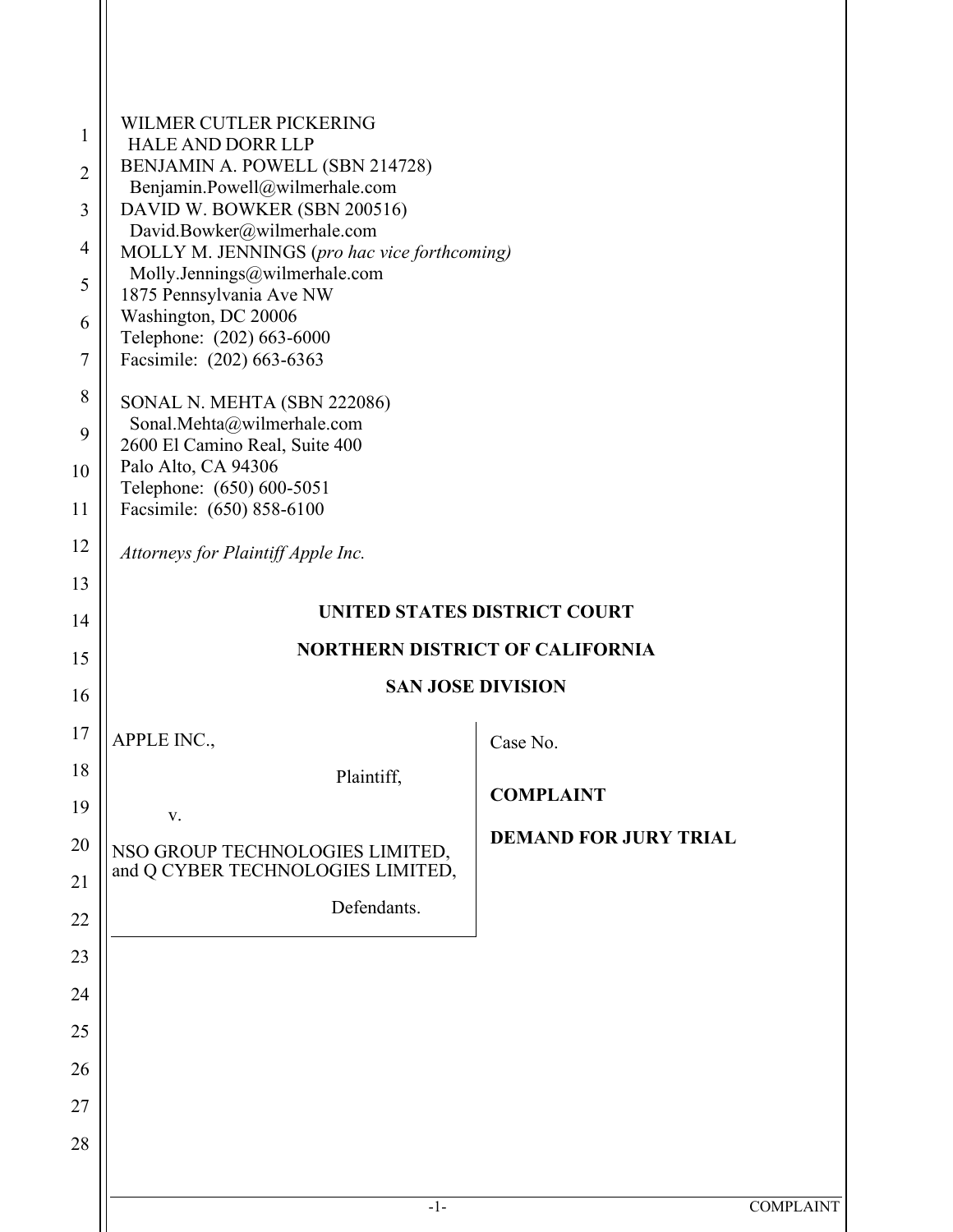1. Plaintiff Apple Inc. ("Apple"), by and through its undersigned counsel, alleges the following against Defendants NSO Group Technologies Limited ("NSO") and Q Cyber Technologies Limited ("Q Cyber"):

# **INTRODUCTION**

2. Defendants are notorious hackers—amoral 21st century mercenaries who have created highly sophisticated cyber-surveillance machinery that invites routine and flagrant abuse. They design, develop, sell, deliver, deploy, operate, and maintain offensive and destructive malware and spyware products and services that have been used to target, attack, and harm Apple users, Apple products, and Apple. For their own commercial gain, they enable their customers to abuse those products and services to target individuals including government officials, journalists, businesspeople, activists, academics, and even U.S. citizens.

3. These malicious activities have led the U.S. Government to impose sanctions against NSO. The U.S. Government confirms that Defendants' products and services "have … enabled foreign governments to conduct transnational repression, which is the practice of authoritarian governments targeting dissidents, journalists and activists outside of their sovereign borders to silence dissent. Such practices threaten the rules-based international order."<sup>[1](#page-1-0)</sup>

4. Because of Apple's investment in, and longstanding commitment to, product security and privacy, there is critical need for the company's products around the world. There are 1.65 billion active Apple devices worldwide, consisting of over a billion iPhones and hundreds of millions of other active Apple devices such as Mac, iPad, and Apple Watch.

5. This action seeks redress for Defendants' multiple violations of federal and state law arising out of their egregious, deliberate, and concerted efforts in 2021 to target and attack Apple customers, Apple products and servers and Apple through dangerous malware and spyware that Defendants develop, distribute to third parties, and use (or assist others in using) to cause serious harm to Apple's users and Apple. Defendants did not breach data contained on Apple's

1

2

3

4

5

6

7

8

9

10

11

12

13

14

15

16

17

18

19

20

21

22

23

24

25

26

<span id="page-1-0"></span><sup>27</sup>

<sup>1</sup> U.S. Commerce Department, *Commerce Adds NSO Group and Other Foreign Companies to Entity List for Malicious Cyber Activities* (Nov. 3, 2021), https://tinyurl.com/58s5zdpy.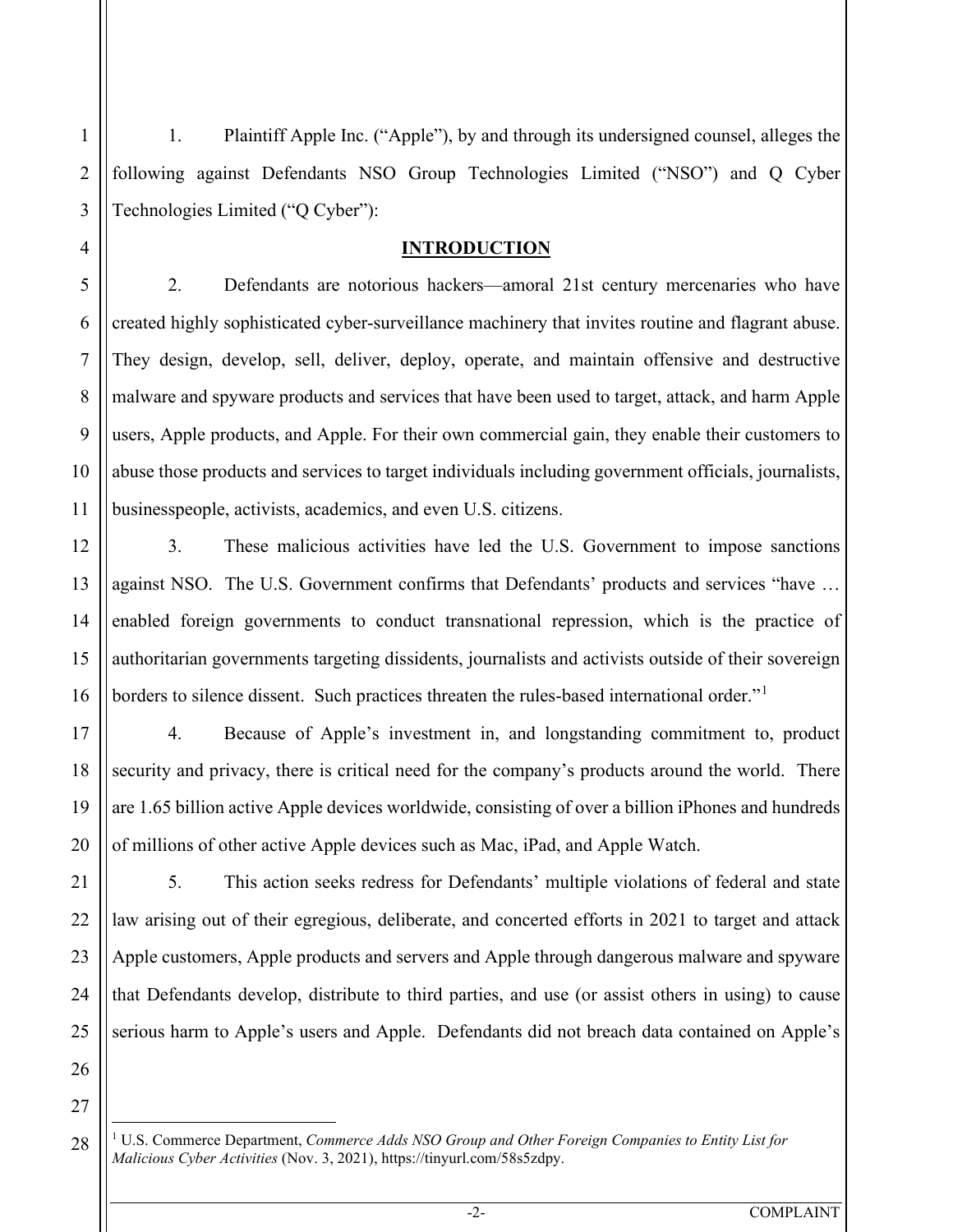servers, but did abuse Apple services and servers to perpetrate attacks on Apple's users and data stored on users' devices.

6. Apple has been a market leader in technology and innovation since the company's inception in 1976. From its groundbreaking personal computers—the Apple I, Apple II, and Macintosh, and iMac—to iPod, iPhone, iPad, Apple Watch, iCloud, and many other innovative hardware, software, and digital services, Apple has been at the revolutionary edge of the digital world for nearly half a century. As its product offerings have diversified over the years, Apple has remained committed to delivering the highest-quality devices and the most seamless user experiences. Apple has done so with a relentless focus on the needs and preferences of its customers.

7. Consistent with its focus on customers and its commitment to innovation, quality, and the user experience, Apple has prioritized and invested heavily in privacy protection and security features. Apple's best-in-class privacy and security features are the result of massive investment and years of effort to engineer and then consistently improve the company's operating systems, and industry-leading processes to identify vulnerabilities and rapidly deploy security patches that protect Apple customers. As a result, Apple is synonymous with security; indeed, iPhone has continuously defined the state-of-the-art in security protections.

8. Security researchers agree that iPhone is the safest, most secure consumer mobile device on the market. Over the past four years, Android devices were found to have 15 to 47 times more malware infections than iPhone. In addition, a recent study found that 98 percent of mobile malware targets Android devices.

9. The relative paucity of mobile malware targeting iOS users is not because Apple's customers are undesirable targets for hackers. Quite the opposite. It is Apple's dogged persistence to protect its customers that leads it to employ thousands of the world's very best engineers and experts, and spend billions of dollars annually, to create an ecosystem users can trust. In addition, Apple continuously and successfully fends off a variety of hacking attempts, malware payloads, and other cyberattacks. Apple has developed security features and regularly develops and deploys updates to protect its users from evolving threats and to prevent future attacks.

1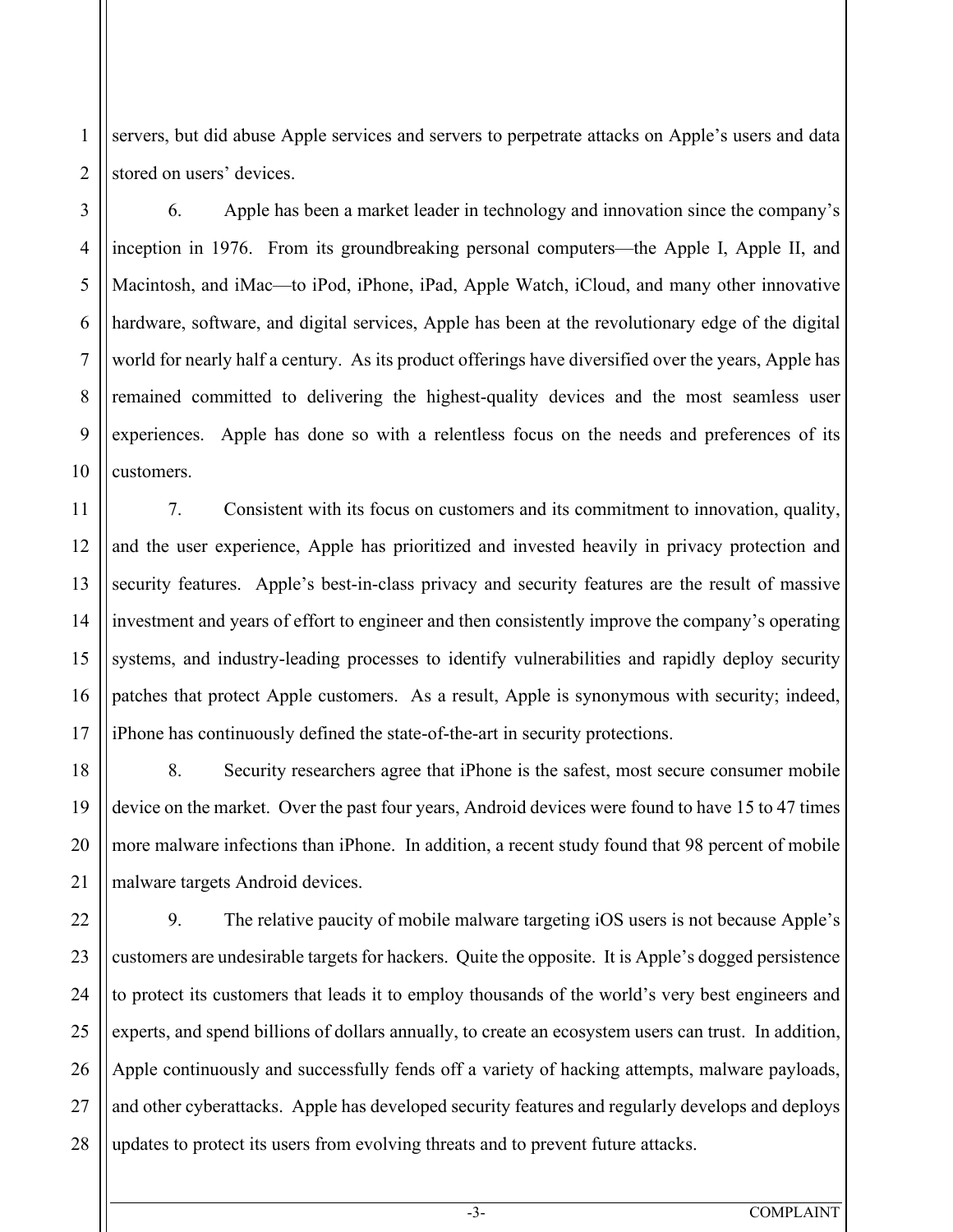10. NSO is the antithesis of what Apple represents in terms of security and privacy. While Apple creates products to serve and protect its users, NSO targets and attempts to exploit those products to harm Apple and its users.

11. NSO's products are not ordinary consumer malware. NSO has no interest in serving up annoying pop-up ads or even spoofing your bank in order to siphon money from your checking account. NSO's products are far more insidious and often highly sophisticated. They permit attacks, including from sovereign governments that pay hundreds of millions of dollars to target and attack a tiny fraction of users with information of particular interest to NSO's customers. Average consumers are not of interest to or attacked by NSO or its customers.

12. NSO admits that its destructive products have led to violations of "fundamental human rights,"<sup>[2](#page-3-0)</sup> which have been widely recognized and condemned by human rights groups and governments, including the U.S. Government.<sup>[3](#page-3-1)</sup> To ensure that their products can be used by others to maximum effect, NSO reportedly provides ongoing technical support and other services to their clients as they deploy NSO's spyware against Apple's products and users, including journalists, human rights activists, dissidents, public officials, and others. Most recently, the Guardian reported that six Palestinian human rights defenders—one of whom is also a U.S. citizen—were attacked and surveilled using NSO's spyware.<sup>[4](#page-3-2)</sup> Although NSO claims that its spyware "cannot be used to conduct cybersurveillance within the United States,"<sup>[5](#page-3-3)</sup> U.S. citizens have been surveilled by NSO's spyware on *mobile* devices that can and do cross international borders.

13. NSO's malicious activities have exploited Apple's products, injured Apple's users, and damaged Apple's business and goodwill. NSO's malicious products and services have also required Apple to devote thousands of hours to investigate the attacks, identify the harm, diagnose the extent of the impact and exploitation, and develop and deploy the necessary repairs and patches

1

2

3

4

<span id="page-3-0"></span><sup>2</sup> NSO Transparency and Responsibility Report 2021 at 18, https://tinyurl.com/ffeu8k7e.

<span id="page-3-1"></span><sup>3</sup> U.S. Commerce Department, *Commerce Adds NSO Group and Other Foreign Companies to Entity List for Malicious Cyber Activities* (Nov. 3, 2021), https://tinyurl.com/58s5zdpy.

<span id="page-3-3"></span><span id="page-3-2"></span><sup>4</sup> Stephanie Kirchgaessner & Michael Safi, *Palestinian activists' mobile phones hacked using NSO spyware, says report*, Guardian (Nov. 8, 2021), https://tinyurl.com/xue5c2vn.

<sup>5</sup> Response from NSO Group to the Pegasus Project, Wash. Post. (July 18, 2021), https://tinyurl.com/uwyukxfb.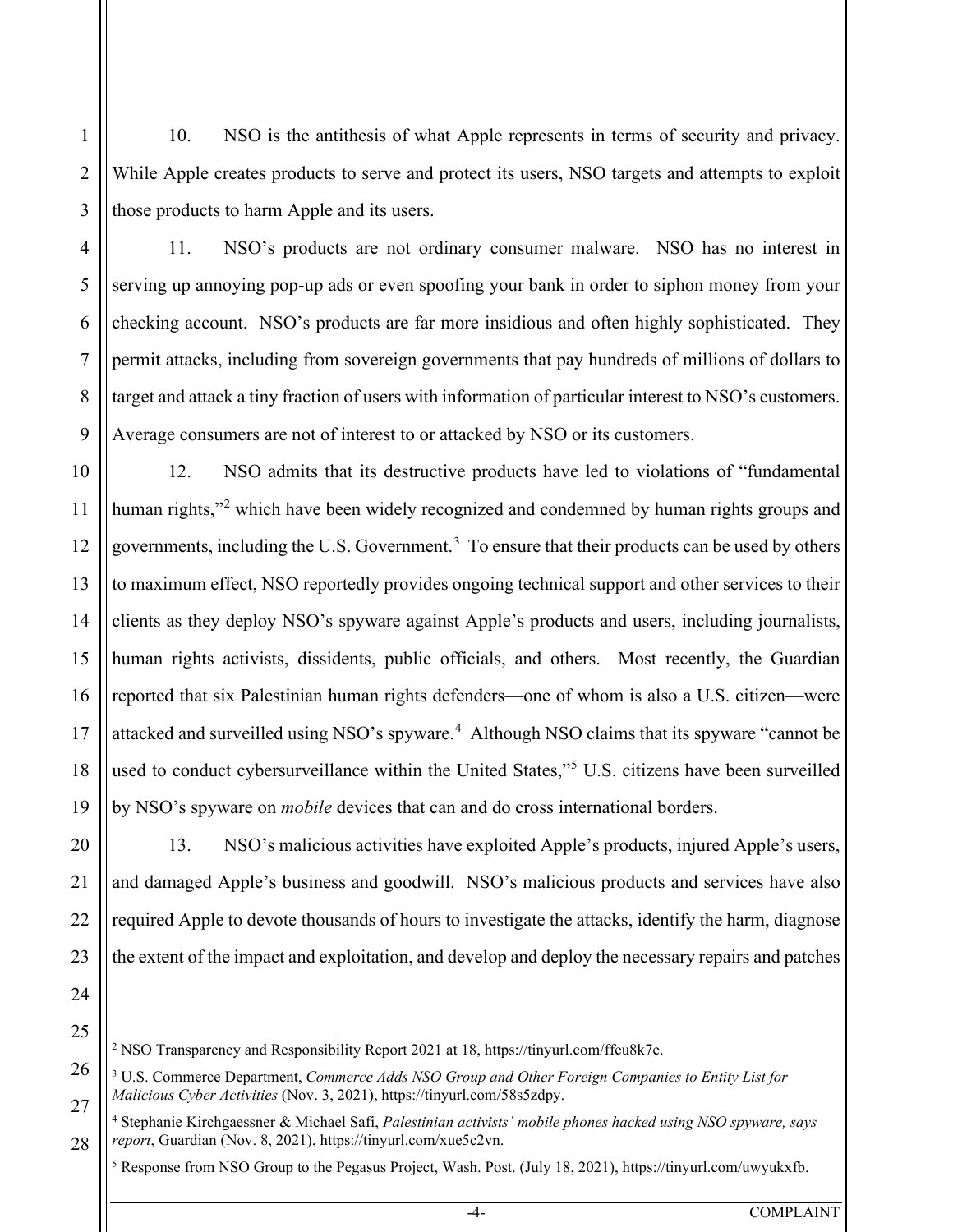to ensure that Apple servers, products, platforms, applications, and experiences remain safe and secure for more than a billion individuals and entities who comprise the global Apple community.

14. Defendants seek to operate with impunity by hiding behind their unnamed customers. Indeed, in response to another lawsuit brought against NSO and Q Cyber by other victims of their attacks, NSO and Q Cyber argued that they should enjoy some form of "sovereign immunity" based on the status of the governments to whom they claim they sell their products and services. But as the Ninth Circuit recently held, NSO and Q Cyber are not sovereigns and are not entitled to sovereign immunity. *See WhatsApp, Inc. v. NSO Group Technologies Ltd.*, No. 20- 16408 (9th Cir. Nov. 8, 2021). Nor do they enjoy any other form of immunity for their unlawful commercial and tortious activity directed at Apple and its products, platforms, servers, and users in this country. Defendants' malicious and harmful activities have brought them well within the long arm of the law and the jurisdiction of this Court, which has the authority to hold them to account for their violations of U.S. federal and state laws and for the damage they have inflicted on Apple and its users.

#### **THE PARTIES**

15. Apple Inc. is a California corporation established in 1976, with its principal place of business in Cupertino, California. Apple designs, manufactures, and markets smartphones, personal computers, tablets, wearables, and accessories (e.g., iPhone, Mac, iPad, Apple Watch, and Apple TV), as well as related services (e.g., iCloud, the App Store, Apple Music, and Apple Pay).

16. Defendant NSO is an Israeli limited liability company incorporated on January 25, 2010, and, on information and belief, a subsidiary of Defendant Q Cyber. NSO designs highly invasive spyware, which it sells, distributes, operates, maintains, and services for third parties around the globe.

17. Defendant Q Cyber was incorporated in Israel on December 2, 2013, under the name L.E.G.D. Company Ltd. On May 29, 2016, L.E.G.D. Company Ltd. changed its name to Q Cyber. Until at least June 2019, NSO's website stated that NSO was "a Q Cyber Technologies company," and NSO stated as recently as July 2021 that NSO was a subsidiary of Q Cyber. Q

1

2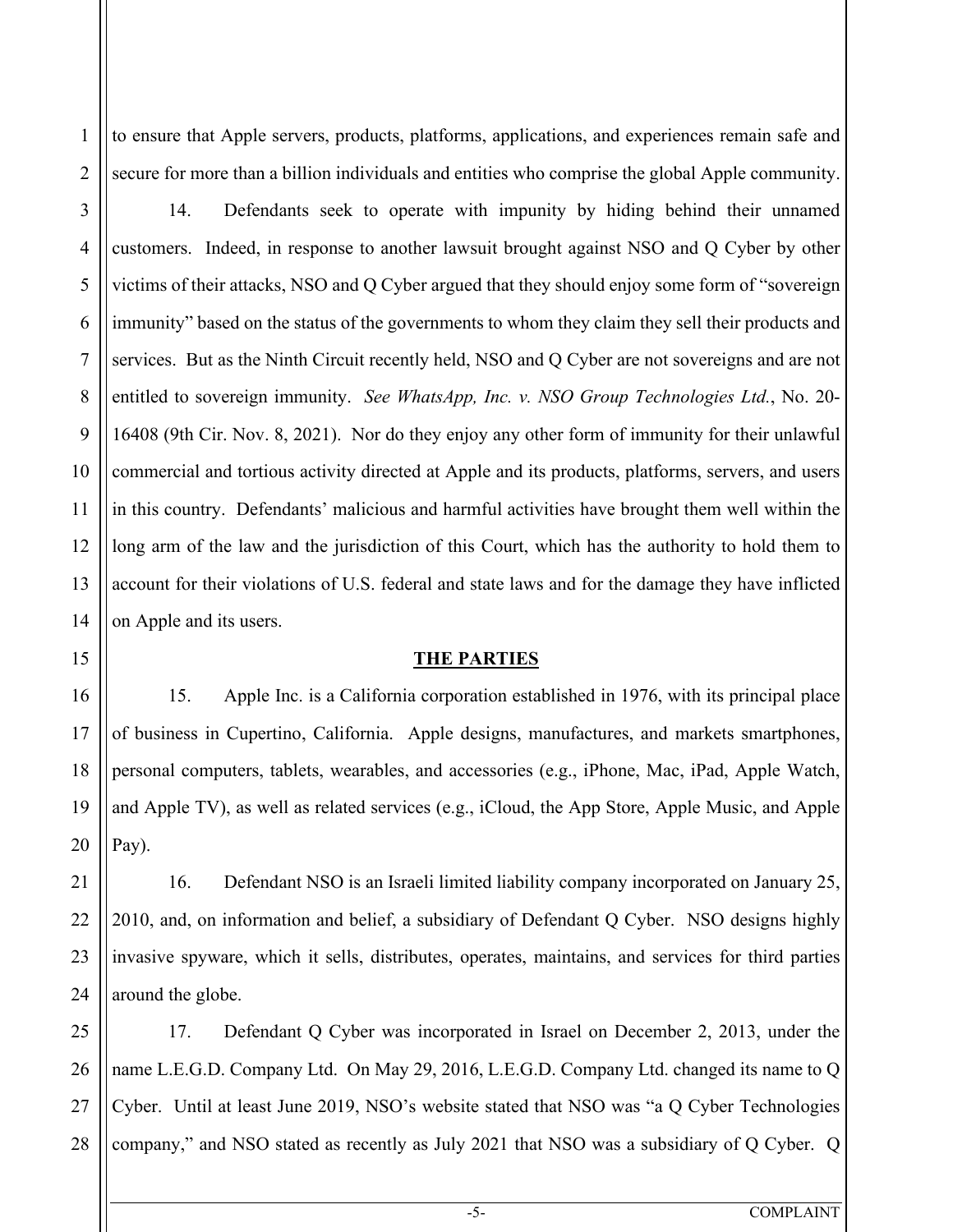Cyber reportedly acts as a "commercial distributor" for NSO's products, including by signing contracts, issuing invoices, and receiving payments from NSO's customers. [6](#page-5-0)

18. On information and belief, at all times material to this action, each Defendant was the agent, partner, alter ego, subsidiary, and/or coconspirator of and with the other Defendant, and the acts of each were in the scope of that relationship. On information and belief, each Defendant knowingly and intentionally agreed with the other to carry out the acts alleged in this Complaint. On information and belief, in doing the acts and failing to act as alleged in this Complaint, each Defendant acted with the knowledge, permission, and consent of the other; and each Defendant aided and abetted the other.

1

2

3

4

5

6

7

8

9

10

11

12

13

14

15

16

17

18

19

20

21

22

23

24

25

<span id="page-5-0"></span>26

# **JURISDICTION AND VENUE**

19. The Court has jurisdiction over all causes of action alleged in this Complaint pursuant to 28 U.S.C. § 1332 because there is complete diversity between Apple and each of the named Defendants, and because the amount in controversy exceeds \$75,000.

20. The Court also has federal question jurisdiction over the federal causes of action alleged in this Complaint pursuant to 28 U.S.C. § 1331.

21. The Court has supplemental jurisdiction over the state law causes of action alleged in this Complaint pursuant to 28 U.S.C. § 1367 because these claims arise out of the same nucleus of operative facts as Apple's federal law claims.

22. The Court has personal jurisdiction over Defendants because, on information and belief, they created more than one hundred Apple IDs to carry out their attacks and also agreed to Apple's iCloud Terms and Conditions ("iCloud Terms"), including a mandatory and enforceable forum selection and exclusive jurisdiction clause that constitutes express consent to the jurisdiction of this Court.<sup>[7](#page-5-1)</sup>

23. In particular, by registering for iCloud, Defendants agreed that "the relationship between you and Apple shall be governed by the laws of the State of California, excluding its

<sup>6</sup> Yannick Lambert, *Luxembourg-linked firm NSO used zero-click hacking, study claims*, Luxembourg Times (Sept. 14, 2021), https://tinyurl.com/nhkap9cp.

<span id="page-5-1"></span><sup>27</sup> 28  $7$  The iCloud Terms provisions quoted throughout this Complaint are materially similar across all operative versions. For ease of reference, the Complaint cites only to the language in the September 20, 2021 version of the Terms (attached as Ex. 1).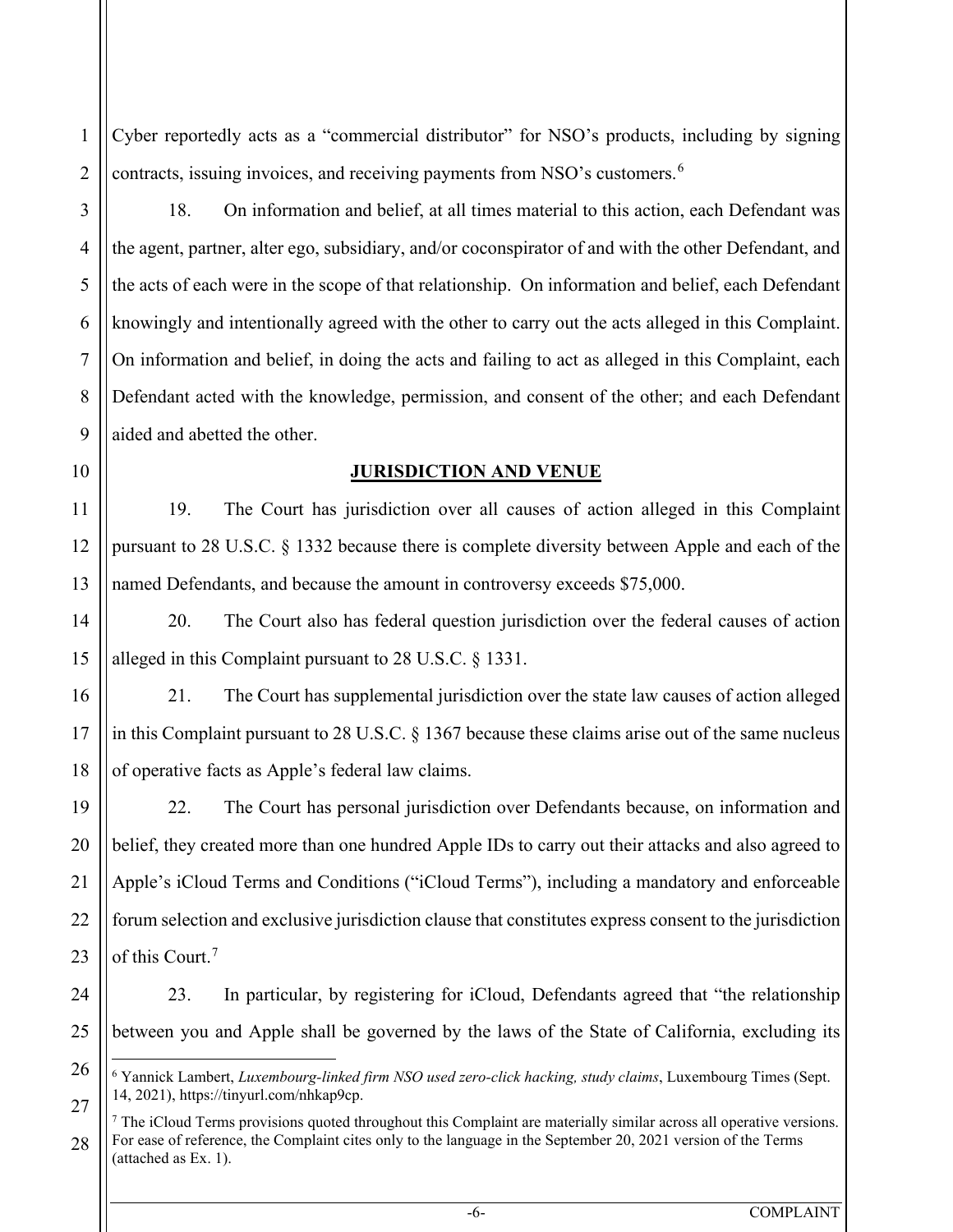2 3 4 5 6 conflicts of law provisions" and that "[y]ou … agree to submit to the personal and exclusive jurisdiction of the courts located within the county of Santa Clara, California, to resolve any dispute or claim arising from this Agreement." Ex. 1 at 19. Defendants' consent to personal jurisdiction encompasses this lawsuit, because Count Three arises from Defendants' breach of this agreement, and the Court may exercise pendent personal jurisdiction over the remaining counts, which arise from a common nucleus of operative fact.

7 24. The Court has personal jurisdiction over Defendants for the additional, independent reason that they purposefully directed and targeted their unlawful actions at California; used Apple products and services to target and cause harm to Apple at its principal place of business in California; created Apple ID and iCloud accounts using Apple servers located in California; misused Apple ID accounts to send abusive commands to Apple servers; misused Apple servers to deploy malware and attack Apple users; on information and belief, commandeered the Apple devices of Apple users to illicitly spy on them, steal their personal information, and otherwise harm them; impaired the value and functioning of Apple devices in the process; and otherwise specifically and purposefully directed their actions at the products, services, and proprietary technology of Apple, which is incorporated and has its principal place of business in California.

25. The Court has personal jurisdiction for the additional, independent reason that Defendants also purposefully availed themselves of California's benefits by agreeing to the iCloud Terms of Service (which contain a forum-selection and exclusive jurisdiction clause selecting California courts), targeting Apple and Apple products and services and users to accomplish Defendants' business objectives, and otherwise engaging in significant activities directed at California. On information and belief, NSO also sought and/or accepted funding from California investors, as evidenced by the fact that a San Francisco-based private equity firm acquired a controlling stake in NSO in March 2014. And, on information and belief, NSO's founders reacquired the company in February 2019 with Novalpina Capital, a London private equity firm. Since July 2021, Berkeley Research Group, a California-based consulting firm, has managed the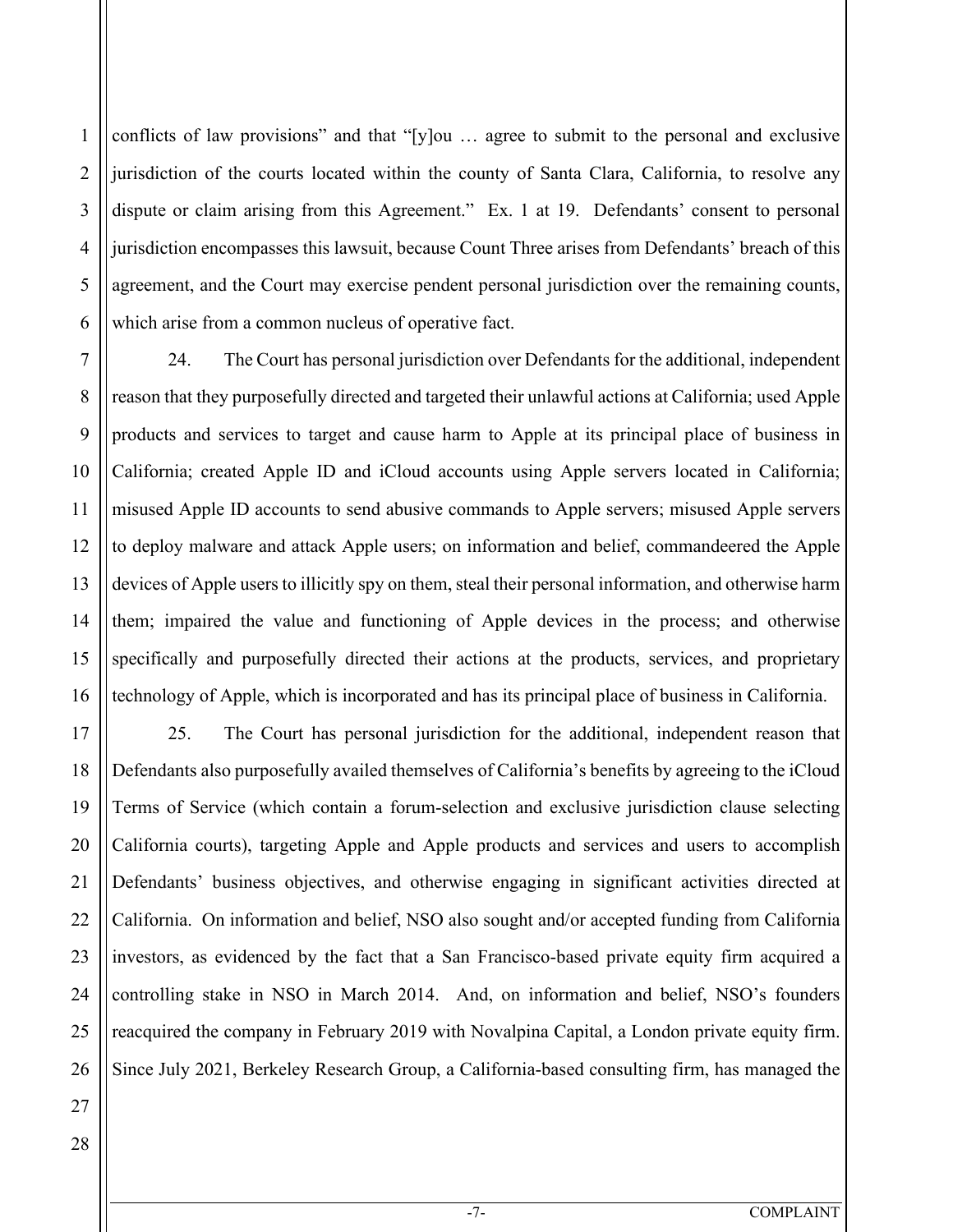fund that currently owns a majority stake in NSO.<sup>[8](#page-7-0)</sup> NSO has also partnered with WestBridge Technologies, Inc., a U.S.-based subsidiary of Q Cyber, to market Defendants' products or services to U.S. entities<sup>[9](#page-7-1)</sup> including at least one California municipal police department.<sup>[10](#page-7-2)</sup> Defendants' marketing efforts were reportedly unsuccessful. $^{11}$ 

26. The Court also has personal jurisdiction over Defendants under the federal longarm statute for all the reasons set forth above with respect to California, and because the claims in this Complaint also arise from Defendants' actions purposefully directed at the United States, including their unlawful targeting, trespassing, and use of Apple servers (and, on information and belief, other Apple devices or platforms) located in the United States, including in California.

27. Defendants likewise purposefully availed themselves of the United States's benefits by engaging in all the activities set forth above with respect to California and the significant additional activities directed at the United States. NSO deploys its malware and spyware primarily through servers hosted at data centers located in the United States and Europe.<sup>[12](#page-7-4)</sup> NSO has hired and consulted with various U.S.-based firms to help market its products and services, expand its business, and improve its public relations in the United States.<sup>[13](#page-7-5)</sup> Q Cyber has also hired a U.S.-based public relations firm to provide strategic and regulatory counsel.<sup>[14](#page-7-6)</sup>

28. Venue is proper in this Judicial District pursuant to 28 U.S.C. § 1391(b)(2), as the threatened and actual harm to Apple was purposefully directed toward, and occurred in, this District. In addition, by agreeing to the forum selection clause in the iCloud Terms, Defendants agreed that venue is proper in this Court.

1

2

3

4

5

6

7

8

9

10

11

12

13

14

15

16

17

18

19

20

21

<span id="page-7-0"></span>22

<span id="page-7-1"></span>23

<span id="page-7-4"></span>26

<sup>8</sup> Stephanie Kirchgaessner, *Manager of fund that owns Israeli spyware firm not yet given access to sensitive info*, Guardian (Oct. 7, 2021), https://tinyurl.com/durx744a.

<sup>9</sup> Drew Harwell, *How Washington power brokers gained from NSO's spyware ambitions*, Wash. Post (July 19, 2021), https://tinyurl.com/yfwpbppv.

<span id="page-7-2"></span><sup>24</sup> <sup>10</sup> William Turton, *Israel's NSO Group Linked to Hacking Tool Pitched To U.S. Police*, Yahoo! Finance (May 12, 2020)*,* https://tinyurl.com/mrrkp6d9.

<span id="page-7-3"></span><sup>25</sup> <sup>11</sup> *Id.*

<sup>12</sup> Amnesty International, *Forensic Methodology Report: How to Catch NSO Group's Pegasus* (2021), at 32, https://tinyurl.com/235zu2pu (attached as Ex. 2).

<sup>13</sup> Harwell, *supra* note 9.

<span id="page-7-6"></span><span id="page-7-5"></span><sup>28</sup> <sup>14</sup> Aaron Schaffer, *Israeli spyware company accused of hacking activists hires lobby firm*, Al-Monitor (Jan. 10, 2020), https://tinyurl.com/5dn7jrmy.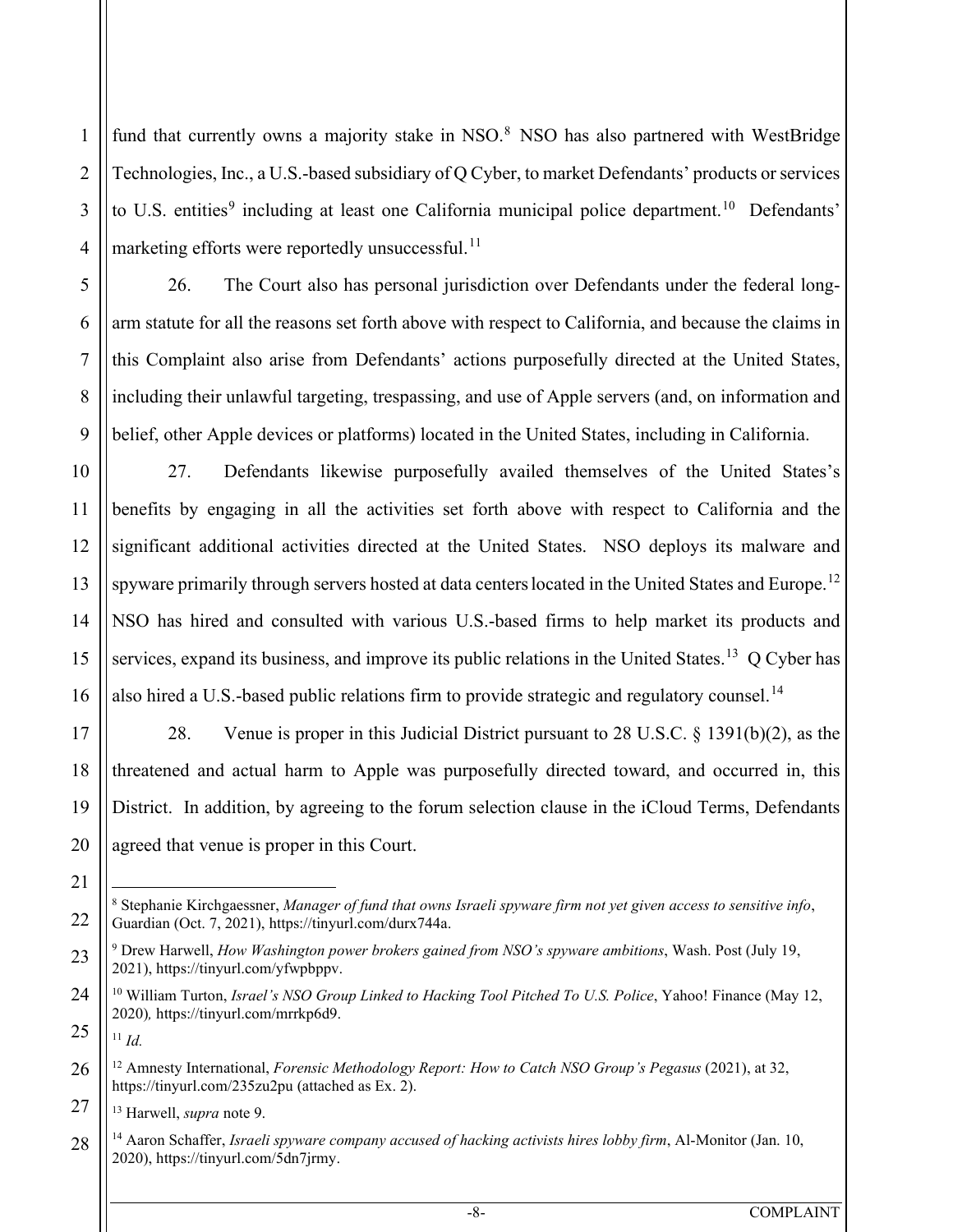1 2 3

4

5

 $\mathbf{A}$ .

6

7

8

9

10

11

12

13

14

15

16

17

18

19

20

21

22

23

24

25

# **INTRADISTRICT ASSIGNMENT**

29. Pursuant to Civil L.R. 3-2(d), this case may be assigned to the San Jose division because Apple is located in Santa Clara County.

# **FACTS**

# **Apple Provides Market-Leading Security To Its Users**

30. When Apple developed iPhone, personal computers or "PCs" were the world's primary computing tools. Although Apple computers such as the Mac offered industry-leading security, many other PCs in the marketplace had insufficient security features and were riddled with computer "viruses" from malicious software or "malware." PC users often encountered serious reliability issues because downloading software or visiting a website resulted in their machines becoming infected with malware.

31. Apple designed iPhone with the knowledge and intention that it would be a highly personal device where users would access, send, receive, and store some of their most sensitive and personal information. Apple understood that a much larger and more diverse universe of users would own iPhones, which they would use in a manner far more personal than PCs ever were, keep with them wherever they went, and rely upon for professional, personal, and emergency use of all kinds. Apple knew that iPhone had to be highly reliable and protected from malware; it could not fall victim to the fate of PCs—it needed to be different.

32. Accordingly, Apple invested a massive amount in researching and developing industry-leading security protections that would make iPhone as secure as possible, with new features and technology that would ensure end-to-end security of its hardware, software, and wireless communications.

33. As just one recent example, Apple released a security feature called "BlastDoor." BlastDoor takes incoming messages and unpacks and processes their contents inside a secure and isolated environment, where malicious code hidden inside a message cannot interact with or harm an Apple device's operating system, or gain access to an Apple user's data. Even still, Defendants discovered ways to bypass BlastDoor's initial implementation. Apple has continued to refine the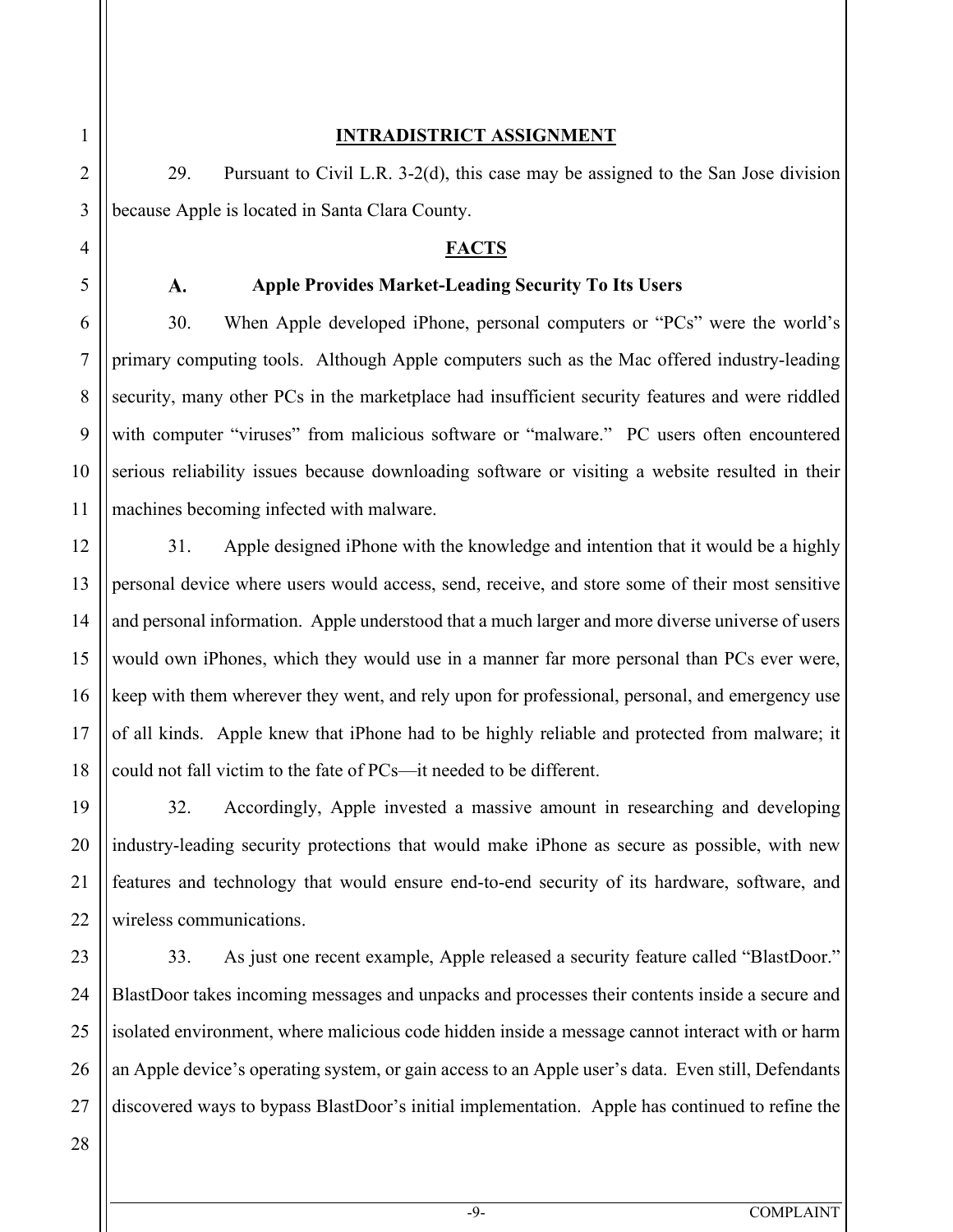1 2 technology, and to date Apple is unaware of successful circumventions of BlastDoor by Defendants on devices running iOS 15.

34. Apple has also designed and implemented a "secure boot" across its devices. This feature protects the lowest levels of software against tampering and allows only trusted operating system software from Apple to load at startup. Secure boot depends on a hardware root of trust; Apple's system software then builds a chain of trust that verifies that each step of the boot process is functioning properly before handing over control. This protects Apple systems from malware infection upon boot.

35. Another example is Apple's development of Secure Enclave, a dedicated secure subsystem that provides the foundation for the secure generation and storage of the keys necessary for encrypting data at rest. The Secure Enclave is isolated from the main processor of an Apple device in order to provide an extra layer of security and to keep sensitive user data secure even if another component of the phone were compromised. Such redundant security measures help protect users' files at rest by avoiding exposure of long-lived encryption keys.

36. Apple also provides multiple layers of protection to help ensure that the third-party apps that run on its operating systems are free of known malware and have not been tampered with. Additional protections carefully monitor and mediate the access of third-party applications, which may suffer from defects that Apple would not tolerate in its own products.

37. These hardware and software innovations are continuously reinforced and maintained by Apple's Security Engineering and Architecture ("SEAR") team, which works to protect Apple's products, platforms, and devices every day around the world. SEAR is constantly working to identify and patch vulnerabilities and address security problems.

38. Apple's sustained, multi-layered security approach has been incredibly effective: it is extremely rare for a consumer to encounter malware on iPhone. Other companies have tried without success to match Apple's level of security. Experts agree that iPhone and iOS are safer

3

4

5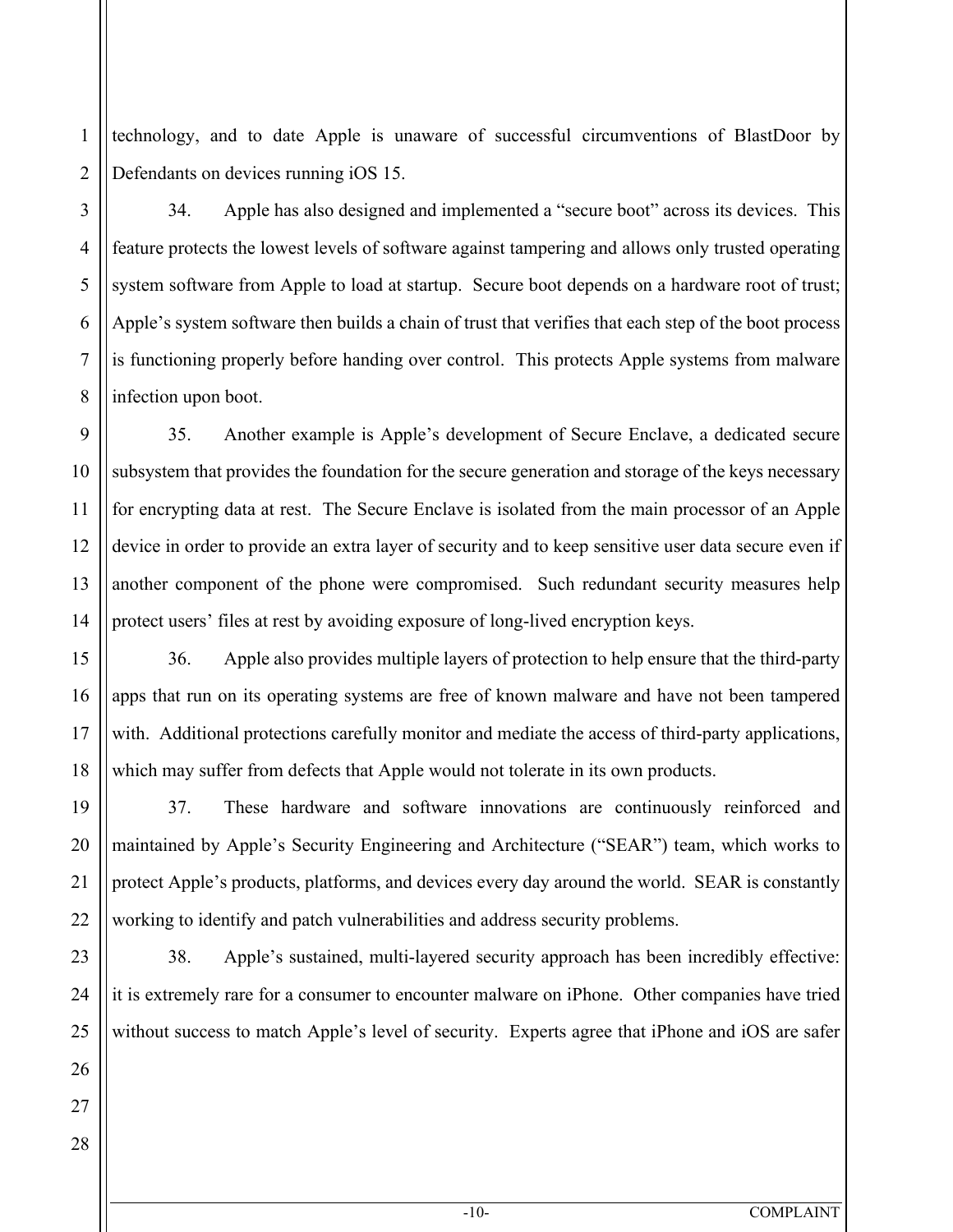2 and more secure than the competition. An estimated 98 percent of mobile malware targets Android devices, rather than iPhone.<sup>[15](#page-10-0)</sup>

39. In light of Apple's formidable security features and defenses, all but a very few truly exceptional malware attacks on Apple devices are unsuccessful. These attacks have been very carefully designed and deliberately targeted by highly sophisticated parties with extraordinary resources and capabilities—typically nation-states and their agencies or instrumentalities, or, in some cases, those that do business with them. The Defendants associate themselves with these entities to enable their malicious hacking of iOS, Android, and other technologies.

1

3

4

5

6

7

8

9

10

11

12

13

14

15

16

17

18

19

20

21

22

23

24

25

# **NSO's Exploits Target and Attack Apple, Apple Devices, and Apple Users**

40. Defendants develop and deploy highly invasive spyware known collectively as "Pegasus," which NSO describes as a "cyber intelligence solution that enables [clients] … to remotely and covertly extract valuable intelligence from virtually any mobile device."<sup>16</sup> While Defendants claim that their technology helps prevent crime, the U.S. Government's addition of NSO to the Entity List makes clear that laudable uses of this technology are not the only ones that NSO permits. Instead, on information and belief, Defendants conceal the enormous amounts of money they make from it and the despicable ways it is put to use.

41. According to Defendants and news reports, Pegasus is installed remotely on a device through fraud or deception and/or without its owner's awareness or consent. Defendants and their clients can then issue commands to Pegasus remotely to surveil an owners' activities and communications and to steal and transmit an owners' personal data from the infected device in a variety of insidious ways. Pegasus can record using a device's microphone and camera, track the phone's location data, and collect emails, text messages, browsing history, and a host of other information accessible through the device. $17$ 

26

<span id="page-10-2"></span><span id="page-10-1"></span><span id="page-10-0"></span>27

<sup>15</sup> Apple, *Building a Trusted Ecosystem for Millions of Apps: A threat analysis of sideloading* (Oct. 2021), https://tinyurl.com/u3z69pav.

<sup>16</sup> *WhatsApp v. NSO Group, et. al*, No. 4:19-cv-7123 (N.D. Cal. Oct. 29, 2019), Dkt. 1-1 at 44. <sup>17</sup> *WhatsApp v. NSO Group, et. al*, No. 4:19-cv-7123 (N.D. Cal. Oct. 29, 2019), Dkt. 1-1 at 40.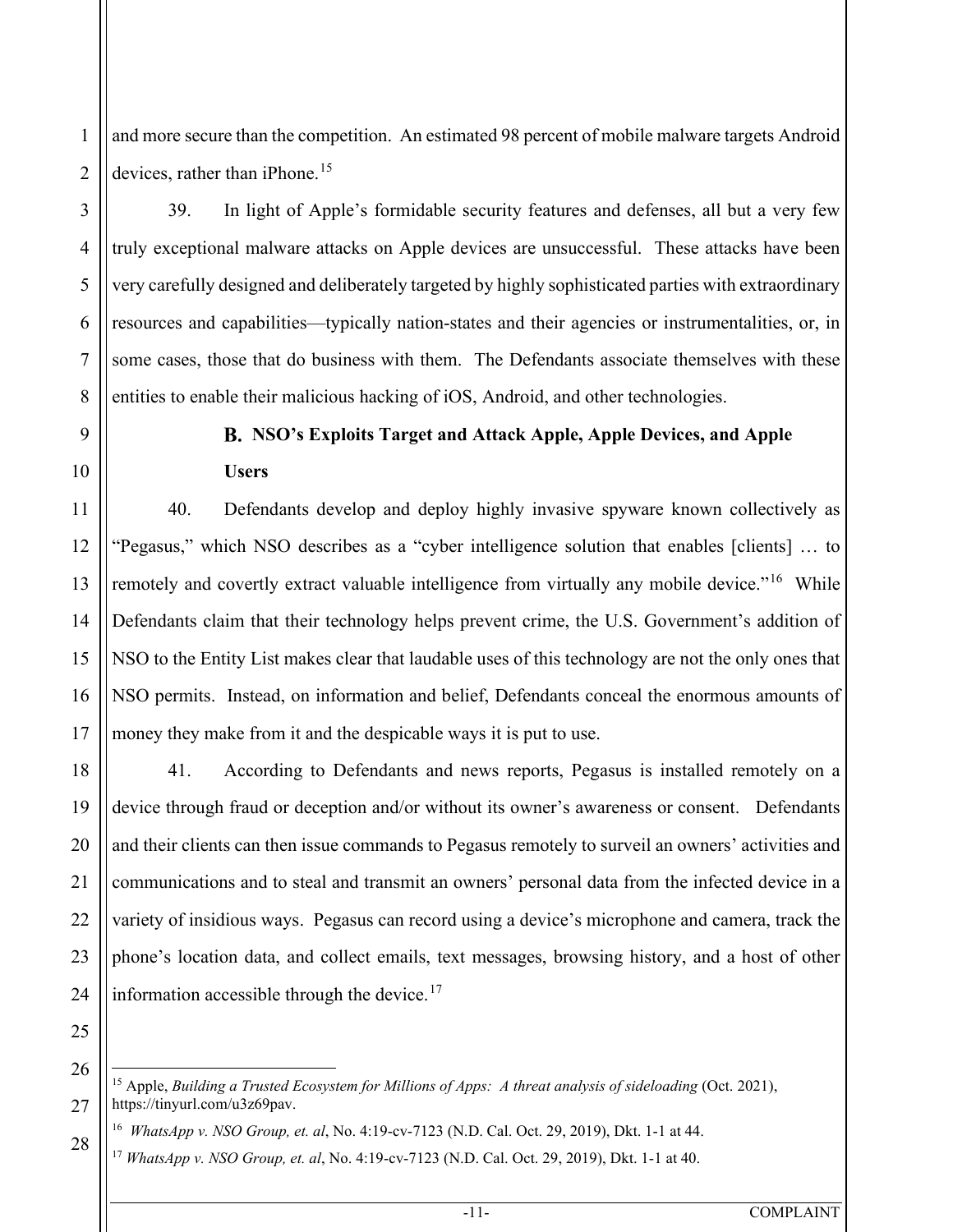42. The Washington Post reported in July 2021 that Defendants and their clients have deployed Pegasus to attack and surveil scores of individuals, including journalists, human rights activists, government officials, and dissidents across more than 50 countries.<sup>[18](#page-11-0)</sup> In the past year, for example, Amnesty International has said it discovered Pegasus spyware on the iPhones of a French human rights lawyer, a French human rights activist, an Indian journalist, and a Rwandan activist. [19](#page-11-1)

43. Due to the severity and prevalence of the human rights abuses committed through NSO's spyware, the U.S. Government recently prohibited NSO from receiving U.S. exports of hardware or software. On November 4, 2021, the U.S. Commerce Department's Bureau of Industry and Security published a final rule adding NSO to its "Entity List" for engaging in activities contrary to the national security or foreign policy interests of the United States. As a result of this U.S. Government sanction, U.S. companies are now prohibited from exporting certain products and services to NSO without a special U.S. license (which the U.S. government will apply a presumption of denial for any such license applications by U.S. companies).<sup>[20](#page-11-2)</sup> In an accompanying statement, the Commerce Department stated that this decision was "based on evidence that [NSO] developed and supplied spyware to foreign governments that used these tools to maliciously target government officials, journalists, businesspeople, activists, academics, and embassy workers."<sup>[21](#page-11-3)</sup>

44. According to reports by a Dublin-based human rights organization, the mobile phones of six Palestinian human rights defenders—including at least one U.S. citizen—were hacked using Pegasus. $^{22}$  $^{22}$  $^{22}$ 

<span id="page-11-0"></span><sup>18</sup> Dana Priest, et al., *Private Israeli spyware used to hack cellphones of journalists, activists worldwide*, Wash. Post (July 18, 2021), https://tinyurl.com/h5pwd3uz.

 $19$  Ex. 2 at 32.

<span id="page-11-2"></span><span id="page-11-1"></span><sup>20</sup> U.S. Commerce Department, *Addition of Certain Entities to the Entity List*, 86 Fed. Reg. 60,759 (Nov. 4, 2021), https://tinyurl.com/8tpp38ve.

<sup>21</sup> U.S. Commerce Department, *Commerce Adds NSO Group and Other Foreign Companies to Entity List for Malicious Cyber Activities* (Nov. 3, 2021), https://tinyurl.com/58s5zdpy.

<span id="page-11-4"></span><span id="page-11-3"></span><sup>22</sup> Stephanie Kirchgaessner & Michael Safi, *Palestinian activists' mobile phones hacked using NSO spyware, says report*, Guardian (Nov. 8, 2021), https://tinyurl.com/xue5c2vn.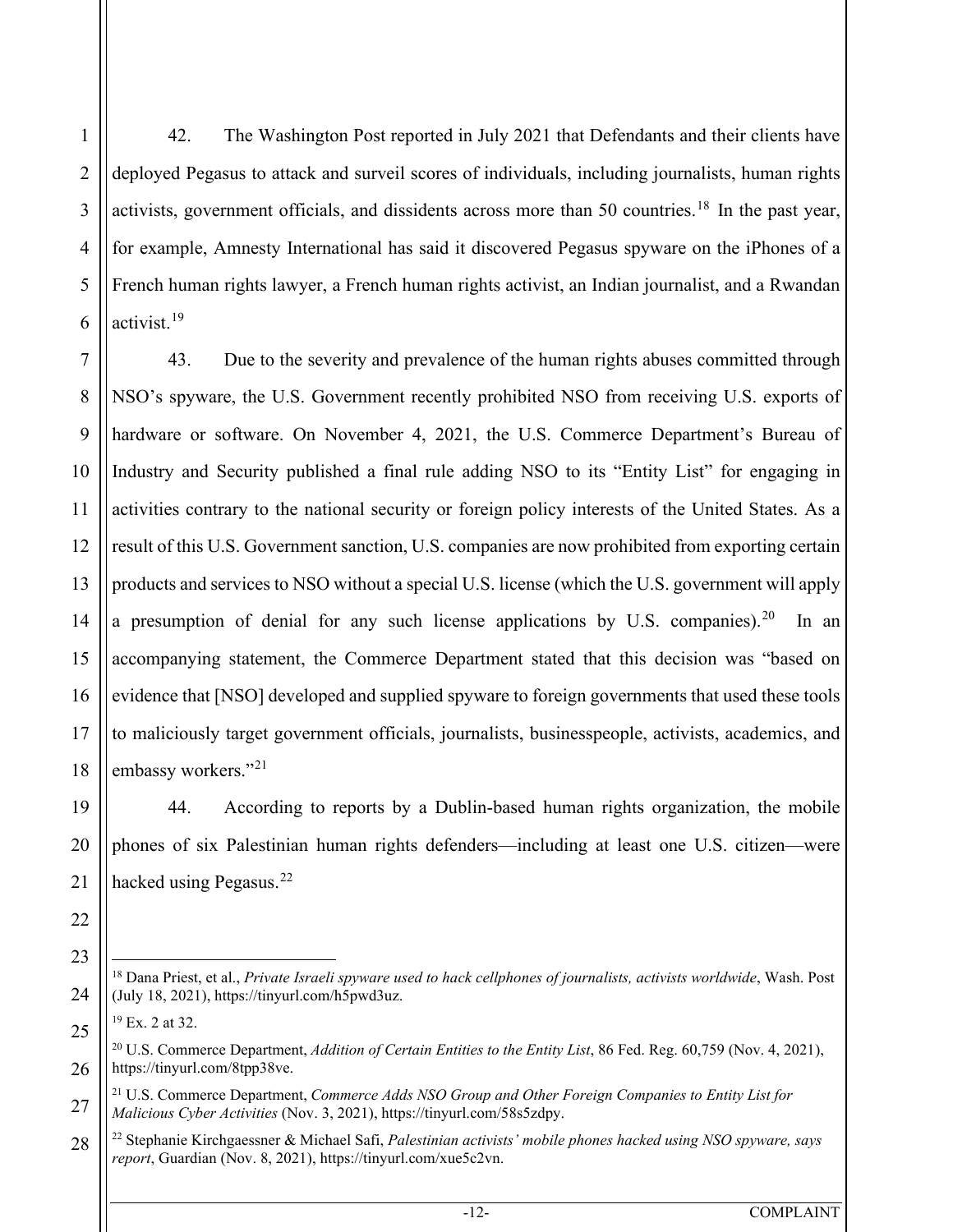45. In light of Apple's continually evolving security measures, delivering and installing Pegasus on an individual iPhone or any other Apple device is very difficult. As NSO itself has acknowledged, each "installation" of Pegasus on target devices must be "carefully planned to ensure it is successful."<sup>[23](#page-12-0)</sup>

46. Upon information and belief, a core component of Defendants' design and deployment of Pegasus entails targeting Apple devices, studying Apple systems to discern new ways to attack Apple devices without the consent of Apple or its users, planning specific attacks on Apple devices and users, and working with clients to ensure that Defendants' spyware payload is delivered and operated to maximum effect. On information and belief, in furtherance of this effort, Defendants have used Apple devices, created Apple ID accounts, and agreed to the iCloud Terms.

47. As Defendants develop and deploy new exploits, SEAR must identify and investigate them, research and develop patches and solutions, and swiftly upgrade Apple hardware and software to prevent future similar attacks.

48. On information and belief, from at least February until September 2021, Defendants deployed their Pegasus spyware through an exploit that Citizen Lab named "FORCEDENTRY."<sup>[24](#page-12-1)</sup> (Citizen Lab is a security-research organization based at the Munk School of Global Affairs & Public Policy, University of Toronto that investigates digital espionage against civil society.)<sup>[25](#page-12-2)</sup>

49. Unlike exploits that require some action by the victim, such as clicking a hyperlink in a text message, FORCEDENTRY is known as a "zero-click" exploit, meaning that it allowed Defendants or their clients to hack into the victim's device without any action or awareness by the victim. FORCEDENTRY was first detected in March 2021, and subsequent forensic analysis by researchers at Citizen Lab and Amnesty International made a high-confidence attribution of the exploit to Defendants.

<span id="page-12-0"></span>25 26

1

2

3

4

5

6

7

8

9

10

11

12

13

14

15

16

17

18

19

20

21

22

23

<sup>23</sup> *WhatsApp v. NSO Group, et. al*, No. 4:19-cv-7123 (N.D. Cal. Oct. 29, 2019), Dkt. 1-1 at 36.

<span id="page-12-2"></span><span id="page-12-1"></span><sup>24</sup> Bill Marczak, et al. *FORCED ENTRY: NSO Group iMessage Zero-Click Exploit Captured in the Wild*, Citizen Lab (Sept. 13, 2021), https://tinyurl.com/49j8wu56 (attached as Ex. 3).

<sup>25</sup> About the Citizen Lab, *Citizen Lab*, https://tinyurl.com/ykwp8ayx.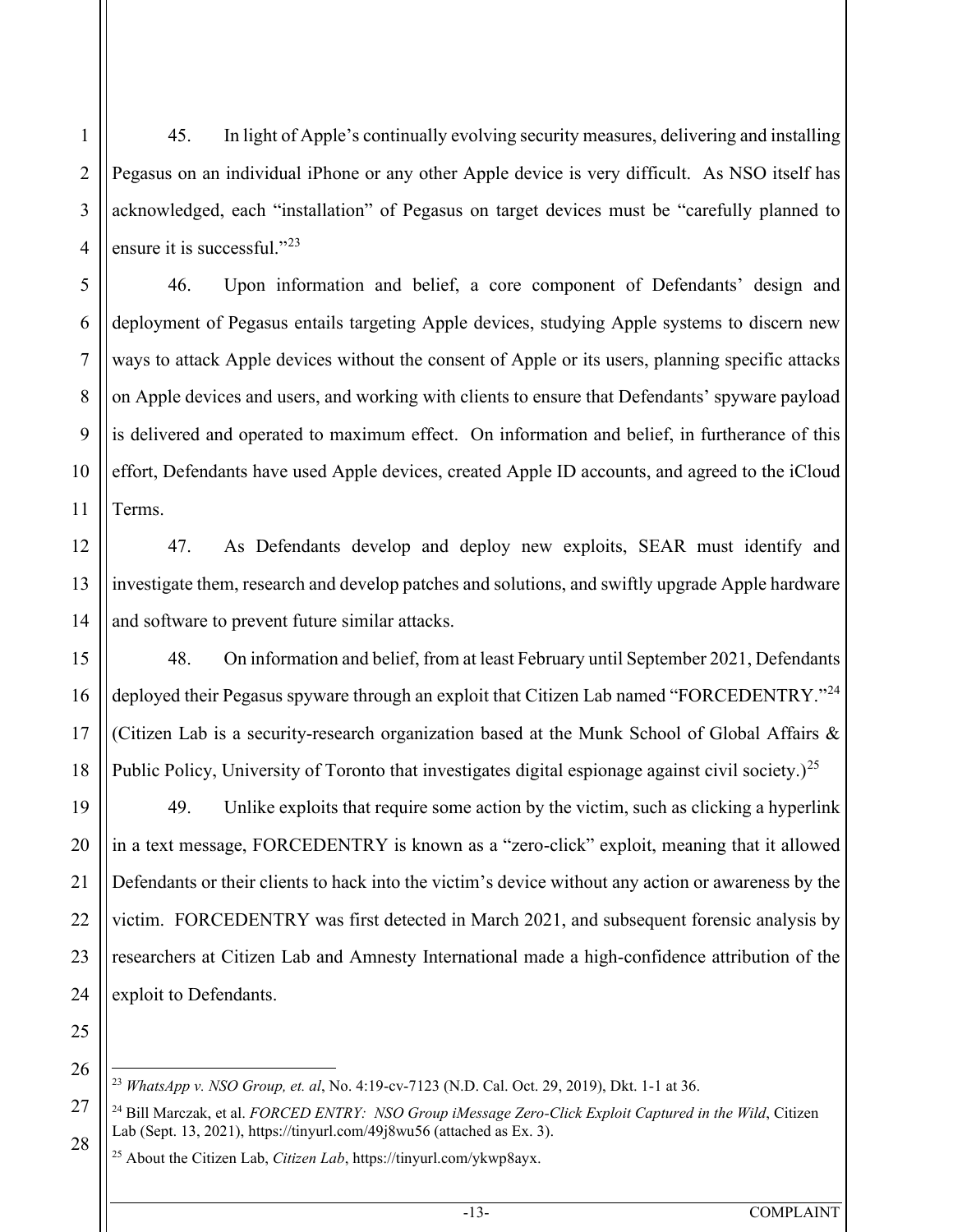50. On information and belief, Defendants created more than one hundred Apple IDs using Apple's systems to be used in their deployment of FORCEDENTRY.

1

2

3

4

5

6

7

8

9

10

11

12

13

14

15

16

17

18

19

20

21

22

23

24

25

<span id="page-13-0"></span>26

51. On information and belief, after obtaining Apple IDs, Defendants executed the FORCEDENTRY exploit first by using their computers to contact Apple servers in the United States and abroad to identify other Apple devices. Defendants contacted Apple servers using their Apple IDs to confirm that the target was using an Apple device. Defendants would then send abusive data created by Defendants through Apple servers in the United States and abroad for purposes of this attack. The abusive data was sent to the target phone through Apple's iMessage service, disabling logging on a targeted Apple device so that Defendants could surreptitiously deliver the Pegasus payload via a larger file. That larger file would be temporarily stored in an encrypted form unreadable to Apple on one of Apple's iCloud servers in the United States or abroad for delivery to the target.

52. According to cybersecurity research and news reports, following the delivery of Pegasus to an Apple device, Pegasus would begin transmitting personal data to a command-andcontrol server operated by Defendants or their clients. The operator, through the command-andcontrol server, was then able to issue commands to the device, including turning on the device's microphone or camera to record.<sup>[26](#page-13-0)</sup> On information and belief, Defendants provide consulting and expert services to their clients, assist them with their deployment and use of Pegasus, and participate in their attacks on Apple devices, servers, and users.

53. Apple first received specific technical information about FORCEDENTRY from Citizen Lab on September 7, 2021. After extensive research, engineering, and testing around the clock over the next days, on September 13, 2021, Apple released iOS 14.8, along with updates for other Apple operating systems that included security updates to address the vulnerability.

54. Although Apple continues to consistently and efficiently secure its system against such exploits, Apple incurs substantial costs, redirects resources, and otherwise suffers harm and damages as a result of each attack. In the meantime, on information and belief, Defendants

<sup>26</sup> *NSO Group / Q Cyber Technologies: Over One Hundred New Abuse Cases*, Citizen Lab (Oct. 29, 2019), https://tinyurl.com/96dptdzm.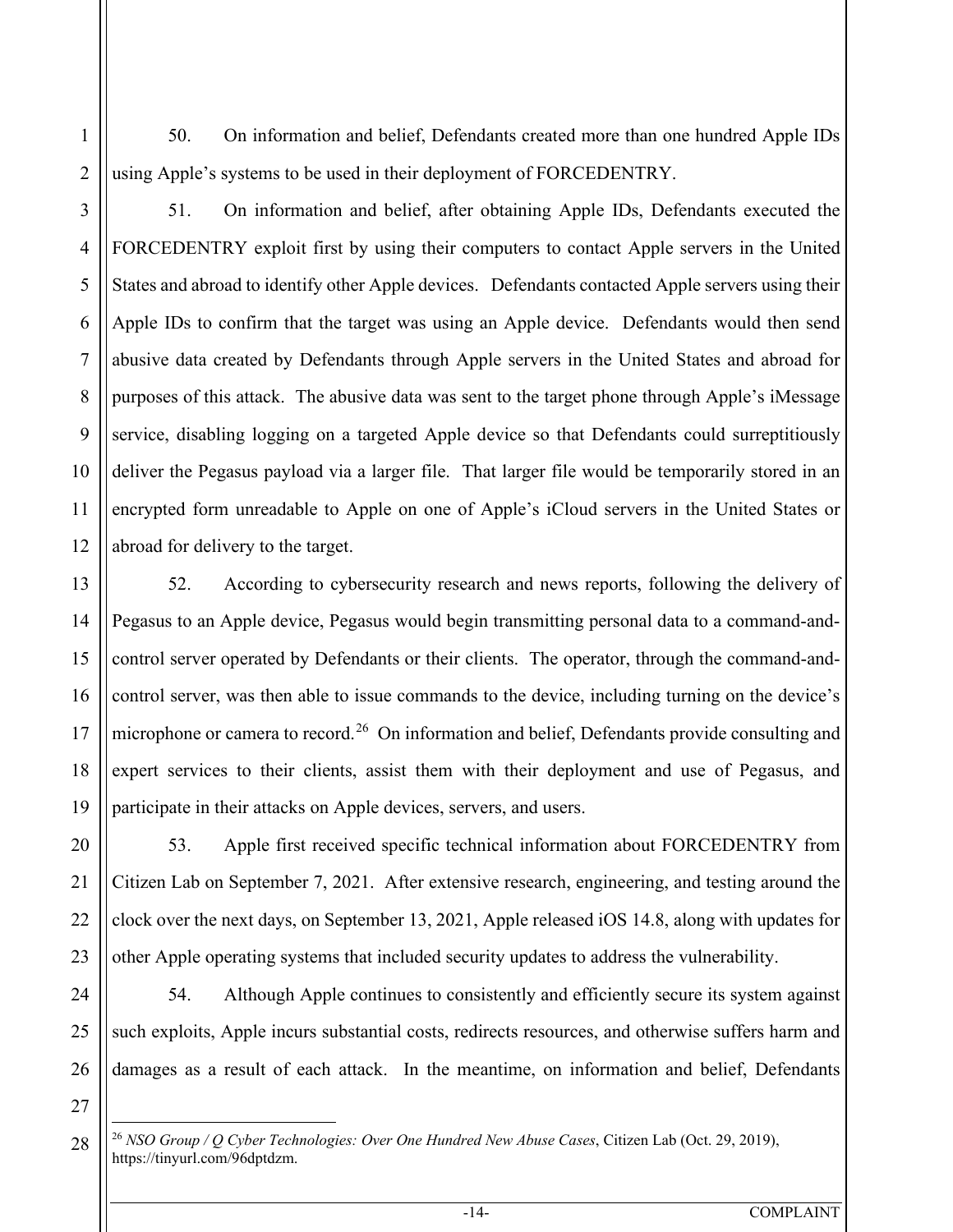1 2 continue with their pernicious efforts to target, and harm Apple and its customers by infecting, exploiting, and misusing Apple devices and software.

55. Defendants' actions are apparently highly lucrative. NSO reportedly has revenue and earnings in the hundreds of millions of dollars from its spyware products and services. On information and belief, NSO has asked for fees in excess of one hundred million dollars for a single license and charges tens of millions of dollars per customer for its products and services. At times, the company reportedly has been valued at approximately one billion dollars.

3

4

5

6

7

8

9

10

11

12

13

14

15

16

17

18

19

20

21

22

23

24

25

# **NSO's Actions Have Injured Apple And Its Users**

56. Defendants' injurious actions have included all of the misconduct described in the foregoing paragraphs, which are incorporated by reference herein, including but not limited to the development, deployment, maintenance, servicing, operation and other use of Pegasus and other spyware, malware and hacking devices to target, attack, exploit, and cause harm to Apple's goodwill, products and property, as well as Apple users' products and property.

57. These actions injured, harmed, and caused damages to Apple by forcing it to incur costs and to devote personnel, resources, and time to identifying and investigating the attacks and exploits; developing and deploying security patches and software upgrades; communicating with Apple personnel and users regarding such attacks, exploits, patches, and upgrades; increasing security measures to detect and prevent future attacks; and assessing and responding to legal exposure.

58. For example, and as discussed above, as soon as Apple discovered Defendants' malware attacks, SEAR worked quickly to obtain a sample of the FORCEDENTRY exploit and worked around the clock to investigate possible vulnerabilities, rapidly develop and deploy an update to protect Apple users, and continue to monitor Defendants' ongoing behavior. Apple's SEAR team has spent thousands of hours addressing Defendants' abusive actions.

59. Apple has been required to expend time and resources responding to government inquiries concerning the attacks.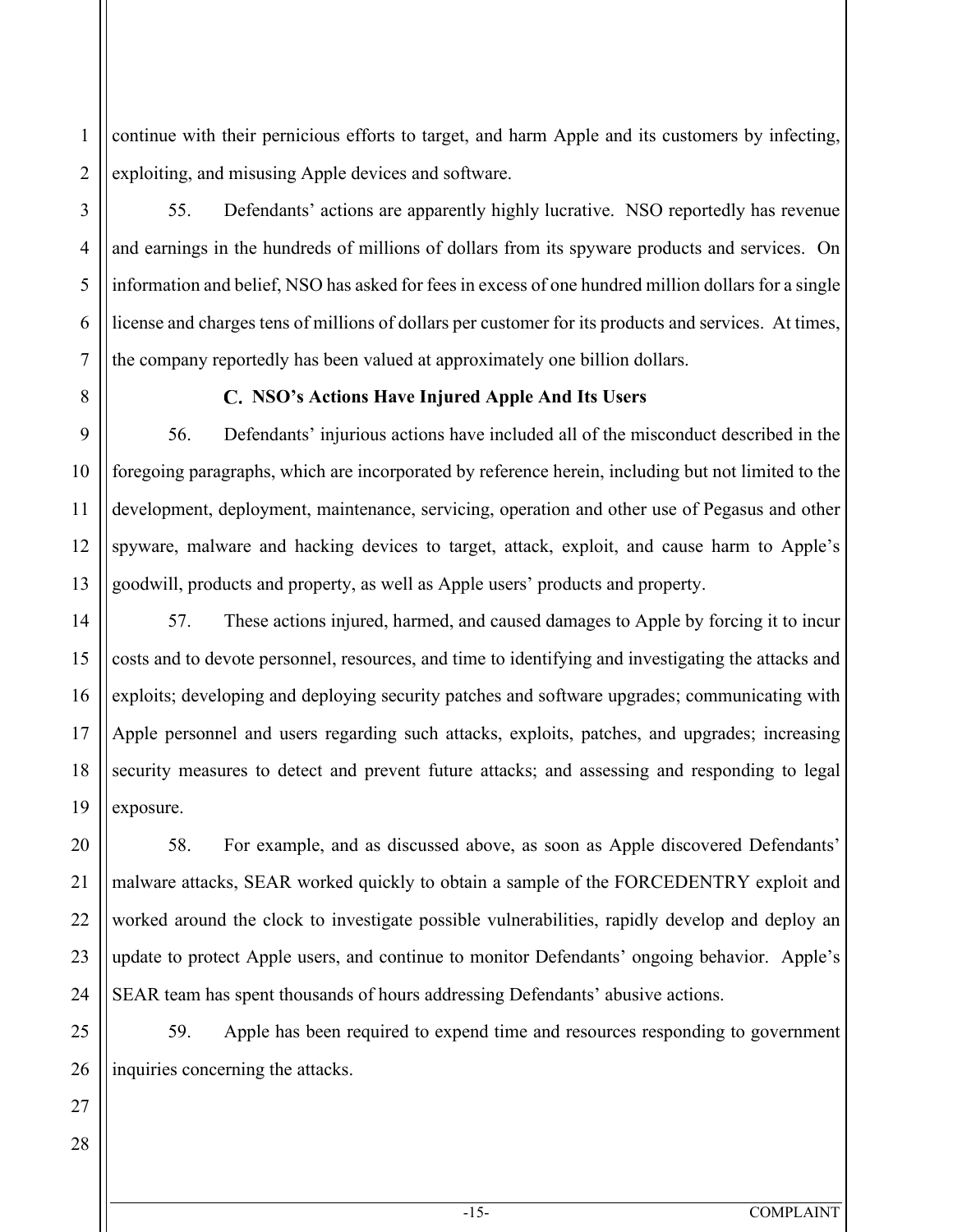| $\mathbf{1}$    | 60.                                                                                             | Defendants force Apple to engage in a continual arms race: Even as Apple                          |  |  |
|-----------------|-------------------------------------------------------------------------------------------------|---------------------------------------------------------------------------------------------------|--|--|
| $\overline{2}$  | develops solutions and enhances the security of its devices, Defendants are constantly updating |                                                                                                   |  |  |
| 3               | their malware and exploits to overcome Apple's own security upgrades.                           |                                                                                                   |  |  |
| 4               | 61.                                                                                             | These constant recovery and prevention efforts require significant resources and                  |  |  |
| 5               |                                                                                                 | impose huge costs on Apple. Defendants' unlawful malware activities have caused and continue      |  |  |
| 6               |                                                                                                 | to cause Apple significant damages in excess of \$75,000 and in an amount to be proven at trial.  |  |  |
| $\overline{7}$  |                                                                                                 | <b>CLAIMS FOR RELIEF</b>                                                                          |  |  |
| 8               |                                                                                                 | <b>Count One</b>                                                                                  |  |  |
| 9               | <b>Violations of Computer Fraud and Abuse Act</b>                                               |                                                                                                   |  |  |
| $\overline{10}$ |                                                                                                 | 18 U.S.C. § 1030(a)                                                                               |  |  |
| 11              | 62.                                                                                             | Apple realleges and incorporates by reference all preceding paragraphs.                           |  |  |
| $12 \,$         |                                                                                                 | Access to Apple User Devices In Violation of 18 U.S.C. $\S$ 1030(a)(2), (a)(4)                    |  |  |
| 13              | 63.                                                                                             | Apple realleges and incorporates by reference all preceding paragraphs.                           |  |  |
| $\overline{14}$ | 64.                                                                                             | Apple's users' devices are "computers" as defined by 18 U.S.C. $\S$ 1030(e)(1).                   |  |  |
| 15              | 65.                                                                                             | Apple's users' devices are "protected computers" as defined by 18 U.S.C.                          |  |  |
| 16              |                                                                                                 | $\S$ 1030(e)(2)(B) because they are "used in or affecting interstate commerce or communication."  |  |  |
| 17              | 66.                                                                                             | Defendants violated and attempted to violate 18 U.S.C. $\S$ 1030(a)(2) because they               |  |  |
| 18              |                                                                                                 | intentionally accessed and attempted to access the iOS operating system on Apple's users' devices |  |  |
| 19              |                                                                                                 | without authorization and, on information and belief, obtained information from Apple's users'    |  |  |
| $20 \,$         | devices.                                                                                        |                                                                                                   |  |  |
| 21              | 67.                                                                                             | Defendants violated 18 U.S.C. $\S$ 1030(a)(4) because they knowingly and with the                 |  |  |
| 22              | intent to defraud accessed the operating system on Apple's users' devices without authorization |                                                                                                   |  |  |
| 23              |                                                                                                 | using information from Apple's servers and then installed highly invasive spyware on those Apple  |  |  |
| 24              |                                                                                                 | users' devices, and by means of such conduct furthered the intended fraud and obtained something  |  |  |
| 25              | of value.                                                                                       |                                                                                                   |  |  |
| 26              | 68.                                                                                             | Defendants' access was without authorization because Apple's users never                          |  |  |
| 27              |                                                                                                 | consented to Defendants accessing their devices to install their Pegasus spyware.                 |  |  |
| 28              |                                                                                                 |                                                                                                   |  |  |

-16- COMPLAINT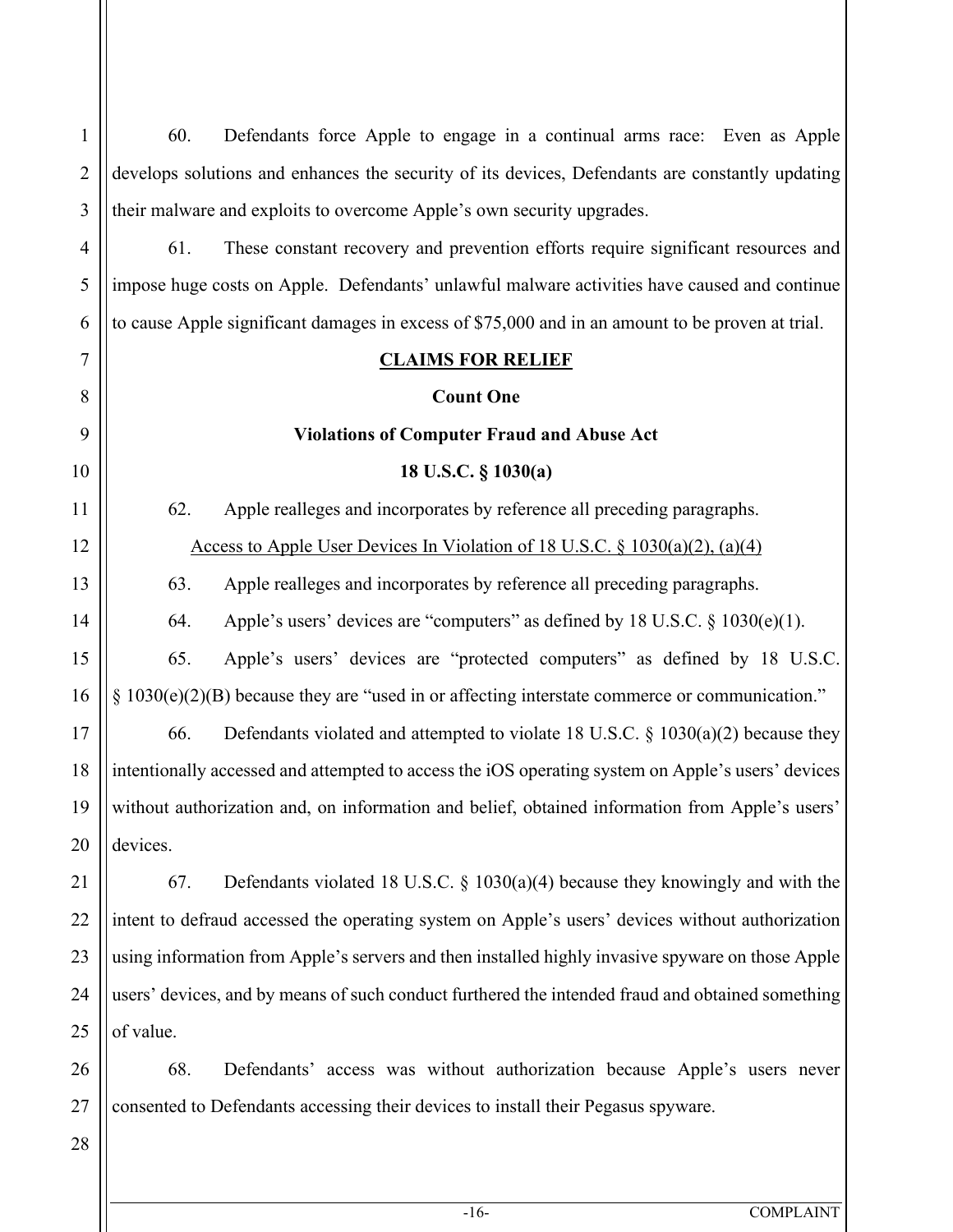69. As a result of the fraud, Defendants obtained something of value, namely sensitive personal information, including text messages, emails, videos, images, and browser data, from Apple's users' devices.

70. Apple retains ownership of its operating-system software pursuant to its Software License Agreements.<sup>[27](#page-16-0)</sup>

71. Defendants violated 18 U.S.C. § 1030(b) by conspiring and attempting to commit the violations alleged in the preceding paragraphs.

72. Defendants' actions caused Apple to incur a loss as defined by 18 U.S.C. § 1030(e)(11), in an amount in excess of \$5,000 during a one-year period, including the expenditure of resources to investigate and remediate Defendants' conduct. Apple is entitled to compensatory damages in an amount to be proven at trial, as well as injunctive relief or other equitable relief. *See* 18 U.S.C. § 1030(g).

1

2

3

4

5

6

7

8

9

10

11

12

13

14

15

16

17

18

19

21

24

25

26

#### Damage to Apple User Devices In Violation Of 18 U.S.C. § 1030(a)(5)

73. Apple realleges and incorporates by reference all preceding paragraphs.

74. Defendants violated 18 U.S.C. § 1030(a)(5)(A) because they knowingly caused the transmission of a program, information, code, and/or command, specifically the commands needed to carry out the exploits described above, as well as the Pegasus spyware itself, to Apple's servers, and as a result of such conduct intentionally caused damage without authorization to the operating system on Apple's users' devices, including by installing their Pegasus spyware.

20 22 23 75. Defendants violated 18 U.S.C. § 1030(a)(5)(B) because they intentionally accessed Apple's users' devices without authorization and as a result of such conduct, recklessly caused damage to the operating system on Apple's users' devices, including by installing their Pegasus spyware.

76. Defendants violated 18 U.S.C. § 1030(a)(5)(C) because they intentionally accessed Apple's users' devices without authorization and as a result of such conduct, caused damage to the operating system on Apple's users' devices, including by installing their Pegasus spyware.

<span id="page-16-0"></span>28

<sup>27</sup> *See* iOS and iPad OS Software License Agreement, https://tinyurl.com/4pwxdcc5.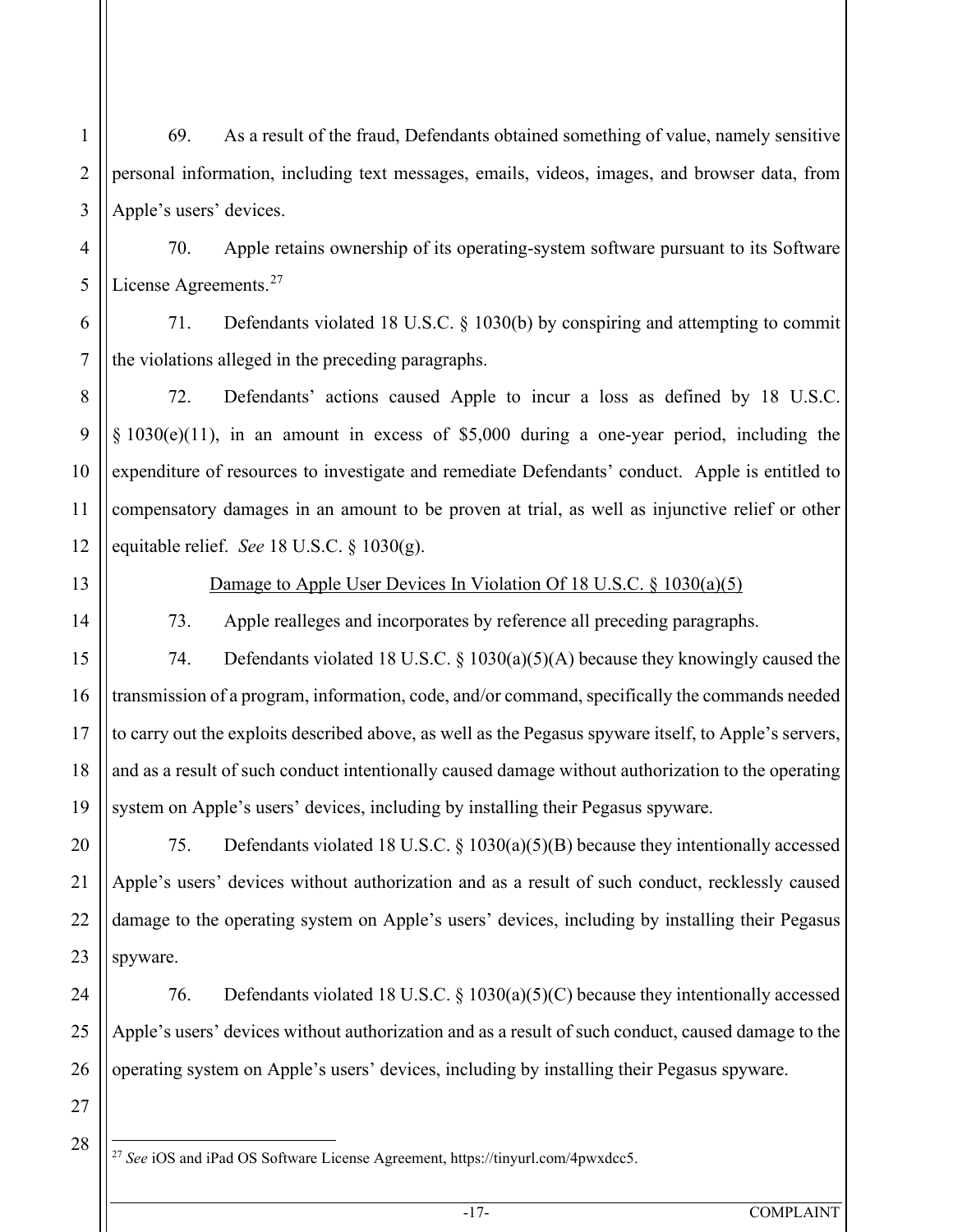1 2 77. Apple retains ownership of its operating-system software pursuant to its Software License Agreements.<sup>[28](#page-17-0)</sup>

78. Defendants violated 18 U.S.C. § 1030(b) by conspiring and attempting to commit the violations alleged in the preceding paragraphs.

79. Defendants' actions caused Apple to incur a loss as defined by 18 U.S.C. § 1030(e)(11), in an amount in excess of \$5,000 during a one-year period, including the expenditure of resources to investigate and remediate Defendants' conduct. Apple is entitled to compensatory damages in an amount to be proven at trial, as well as injunctive relief or other equitable relief. *See* 18 U.S.C. § 1030(g).

**Count Two**

# **Violations of California Business and Professions Code § 17200**

80. Apple realleges and incorporates by reference all preceding paragraphs.

81. Defendants' actions described above constitute unlawful acts or practices in the conduct of business, in violation of California's Business and Professions Code Section 17200, *et seq.*, including actions that are forbidden by other laws.

82. Defendants' business practices are unlawful. As stated above, Defendants' conduct violated 18 U.S.C. § 1030.

83. As a result of Defendants' various acts and omissions, Apple was injured in fact and lost money and property in the form of, among other things, costs to investigate, remediate, and prevent Defendants' wrongdoings, in an amount to be proven at trial, and in excess of \$75,000.

22 23 84. As a result of Defendants' unlawful acts, Apple has suffered and continues to suffer irreparable harm for which there is no adequate remedy at law, and which will continue unless Defendants' actions are enjoined.

# **Count Three**

#### **Breach Of Contract**

85. Apple realleges and incorporates by reference all preceding paragraphs.

<span id="page-17-0"></span><sup>28</sup> *See* iOS and iPad OS Software License Agreement, https://tinyurl.com/4pwxdcc5.

3

4

5

6

7

8

9

10

11

12

13

14

15

16

17

18

19

20

21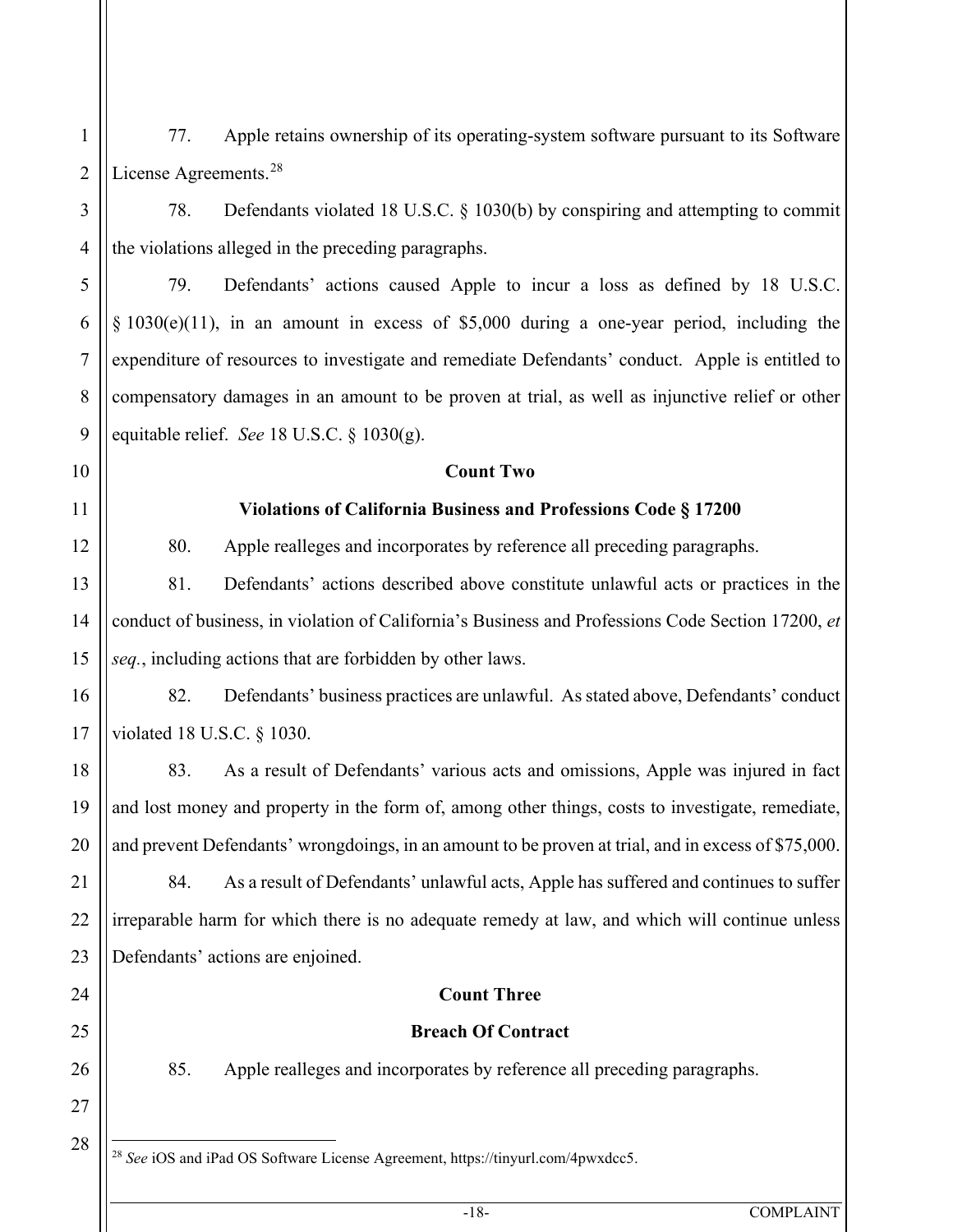| $\mathbf{1}$   | 86.                                                                                  | Since on or about August 2019, Defendants have created and used more than one |                                                                             |
|----------------|--------------------------------------------------------------------------------------|-------------------------------------------------------------------------------|-----------------------------------------------------------------------------|
| $\overline{2}$ | hundred Apple IDs and, in doing so, agreed to the iCloud Terms.                      |                                                                               |                                                                             |
| 3              | 87.                                                                                  | The iCloud Terms constitute binding and enforceable contracts between         |                                                                             |
| $\overline{4}$ | Defendants and Apple.                                                                |                                                                               |                                                                             |
| 5              | 88.<br>Apple has performed all conditions, covenants, and promises required of it in |                                                                               |                                                                             |
| 6              | accordance with the iCloud Terms.                                                    |                                                                               |                                                                             |
| 7              | 89.<br>Defendants' actions have breached the iCloud Terms, including at least the    |                                                                               |                                                                             |
| 8              | following provisions:                                                                |                                                                               |                                                                             |
| 9              |                                                                                      | a.                                                                            | In Section $V(B)(b)$ , Defendants breached the agreement not to "use the    |
| 10             |                                                                                      |                                                                               | Service to  stalk, harass, threaten or harm another";                       |
| 11             |                                                                                      | $\mathbf{b}$ .                                                                | In Section $V(B)(h)$ , Defendants breached the agreement "not to use the    |
| 12             | Service to  upload, post, email, transmit, store or otherwise make                   |                                                                               |                                                                             |
| 13             |                                                                                      |                                                                               | available any material that contains viruses or any other computer code,    |
| 14             |                                                                                      |                                                                               | files or programs designed to harm, interfere or limit the normal operation |
| 15             |                                                                                      |                                                                               | of the Service (or any part thereof), or any other computer software or     |
| 16             |                                                                                      |                                                                               | hardware";                                                                  |
| 17             |                                                                                      | c.                                                                            | In Section $V(B)(i)$ , Defendants breached the agreement not to "use the    |
| 18             |                                                                                      |                                                                               | Service to  interfere with or disrupt the Service (including accessing the  |
| 19             |                                                                                      |                                                                               | Service through any automated means, like scripts or web crawlers), or any  |
| 20             |                                                                                      |                                                                               | servers or networks connected to the Service, or any policies, requirements |
| 21             |                                                                                      |                                                                               | or regulations of networks connected to the Service (including any          |
| 22             |                                                                                      |                                                                               | unauthorized access to, use or monitoring of data or traffic thereon)";     |
| 23             |                                                                                      | d.                                                                            | In Section $V(B)(j)$ , Defendants breached the agreement not to "use the    |
| 24             |                                                                                      |                                                                               | Service to  plan or engage in any illegal activity"; and                    |
| 25             |                                                                                      | e.                                                                            | In Section $V(B)(k)$ , Defendants breached the agreement not to "use the    |
| 26             |                                                                                      |                                                                               | Service to  gather and store personal information on any other users of     |
| 27             |                                                                                      |                                                                               | the Service to be used in connection with any of the foregoing prohibited   |
| 28             |                                                                                      |                                                                               | activities."                                                                |
|                |                                                                                      |                                                                               |                                                                             |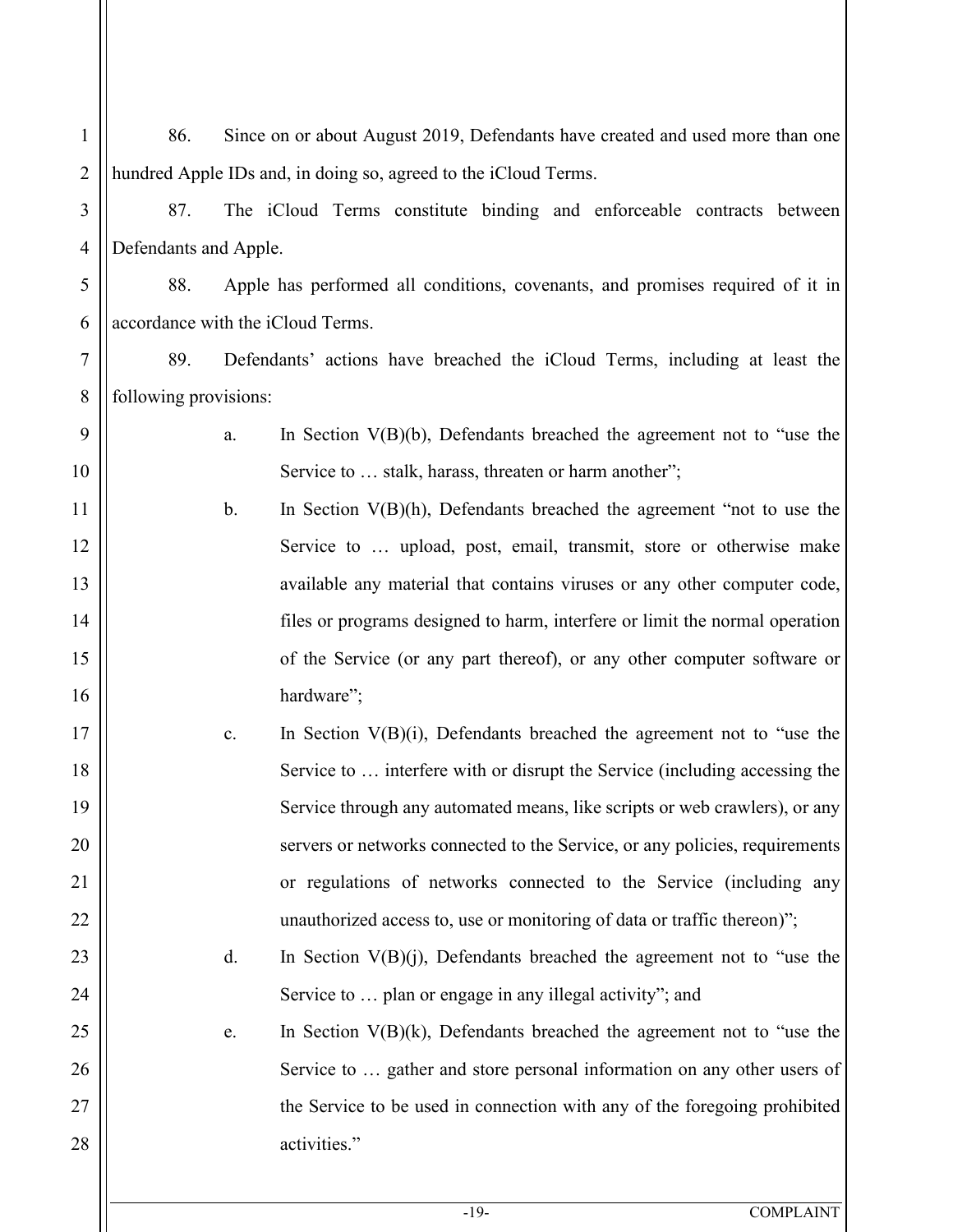90. Defendants' many breaches have caused Apple to incur damages in an amount to be proven at trial, and in excess of \$75,000.

91. Apple likewise seeks injunctive relief. As a direct result of Defendants' unlawful actions, Apple has suffered and continues to suffer irreparable harm for which there is no adequate remedy at law, and which will continue unless Defendants' actions are enjoined.

#### **Count Four**

#### **Unjust Enrichment (In the Alternative to Count Three)**

92. Apple realleges and incorporates by reference all preceding paragraphs.

93. Defendants' acts as alleged herein constitute unjust enrichment of the Defendants at Apple's expense.

94. Defendants received a benefit by profiting from the personal data they wrongfully obtained from Apple's users' devices through the improper use of Apple's servers, which is the central component of their lucrative Pegasus spyware sold to customers and deployed against journalists, activists, and dissidents around the globe. But for Defendants' conduct, they would not have obtained such profits.

95. Defendants' benefit came at Apple's expense because, as a result of Defendants' conduct, Apple was injured in fact and lost money and property in the form of, among other things, costs to investigate, remediate, and prevent Defendants' wrongdoing, and has suffered injury to its reputation, public trust, and goodwill as a market leader in offering best-in-class security features.

96. Defendants' retention of the personal data they wrongfully obtained from Apple's users' devices through the use of Apple's servers and the profits they derived therefrom would be unjust.

97. Apple seeks an accounting and disgorgement of Defendants' ill-gotten data and profits in an amount to be proven at trial, and in excess of \$75,000.

# **PRAYER FOR RELIEF**

WHEREFORE, Apple requests judgment against Defendants as follows:

A. A permanent injunction restraining Defendants from accessing and using any Apple servers, devices, hardware, software, applications, or other Apple products or services;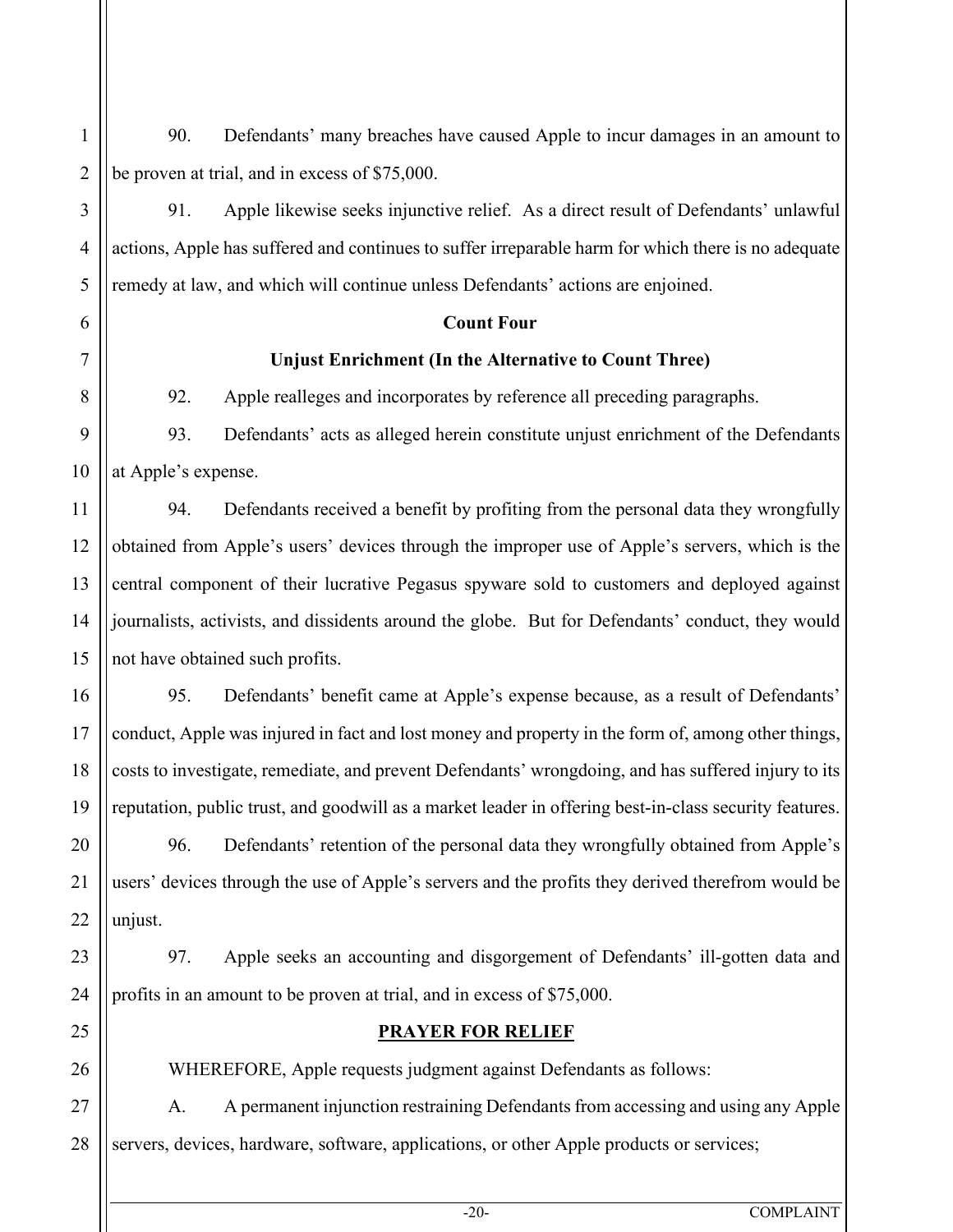| $\mathbf{1}$     | <b>B.</b>                                                                                          | A permanent injunction requiring Defendants to identify the location of any and all |  |
|------------------|----------------------------------------------------------------------------------------------------|-------------------------------------------------------------------------------------|--|
| $\overline{2}$   | information obtained from any Apple users' Apple devices, hardware, software, applications, or     |                                                                                     |  |
| 3                | other Apple products—and to delete all such information, and to identify any and all entities with |                                                                                     |  |
| $\overline{4}$   |                                                                                                    | whom Defendants shared such information;                                            |  |
| 5                | $\mathbf{C}$ .                                                                                     | A permanent injunction restraining Defendants from developing, distributing,        |  |
| 6                | using, and/or causing or enabling others to use any spyware, malware or other malicious devices    |                                                                                     |  |
| $\boldsymbol{7}$ | on Apple devices, hardware, software, applications, or other Apple products or services without    |                                                                                     |  |
| $8\,$            |                                                                                                    | Apple's (and, if applicable, the relevant Apple user's) consent;                    |  |
| 9                | D.                                                                                                 | Compensatory damages in an amount to be proven at trial;                            |  |
| 10               | Ε.                                                                                                 | Punitive damages;                                                                   |  |
| 11               | F.                                                                                                 | An accounting of each Defendant's profits resulting from the conduct alleged        |  |
| 12               | above;                                                                                             |                                                                                     |  |
| 13               | G.                                                                                                 | Disgorgement of Defendants' profits resulting from the conduct alleged above;       |  |
| 14               | H.                                                                                                 | Any other such further relief as this Court deems just and proper.                  |  |
| 15               |                                                                                                    |                                                                                     |  |
| 16               |                                                                                                    |                                                                                     |  |
| 17               |                                                                                                    |                                                                                     |  |
| 18               |                                                                                                    |                                                                                     |  |
| 19               |                                                                                                    |                                                                                     |  |
| 20               |                                                                                                    |                                                                                     |  |
| 21               |                                                                                                    |                                                                                     |  |
| 22               |                                                                                                    |                                                                                     |  |
| 23               |                                                                                                    |                                                                                     |  |
| 24               |                                                                                                    |                                                                                     |  |
| 25               |                                                                                                    |                                                                                     |  |
| 26               |                                                                                                    |                                                                                     |  |
| 27               |                                                                                                    |                                                                                     |  |
| 28               |                                                                                                    |                                                                                     |  |
|                  |                                                                                                    |                                                                                     |  |